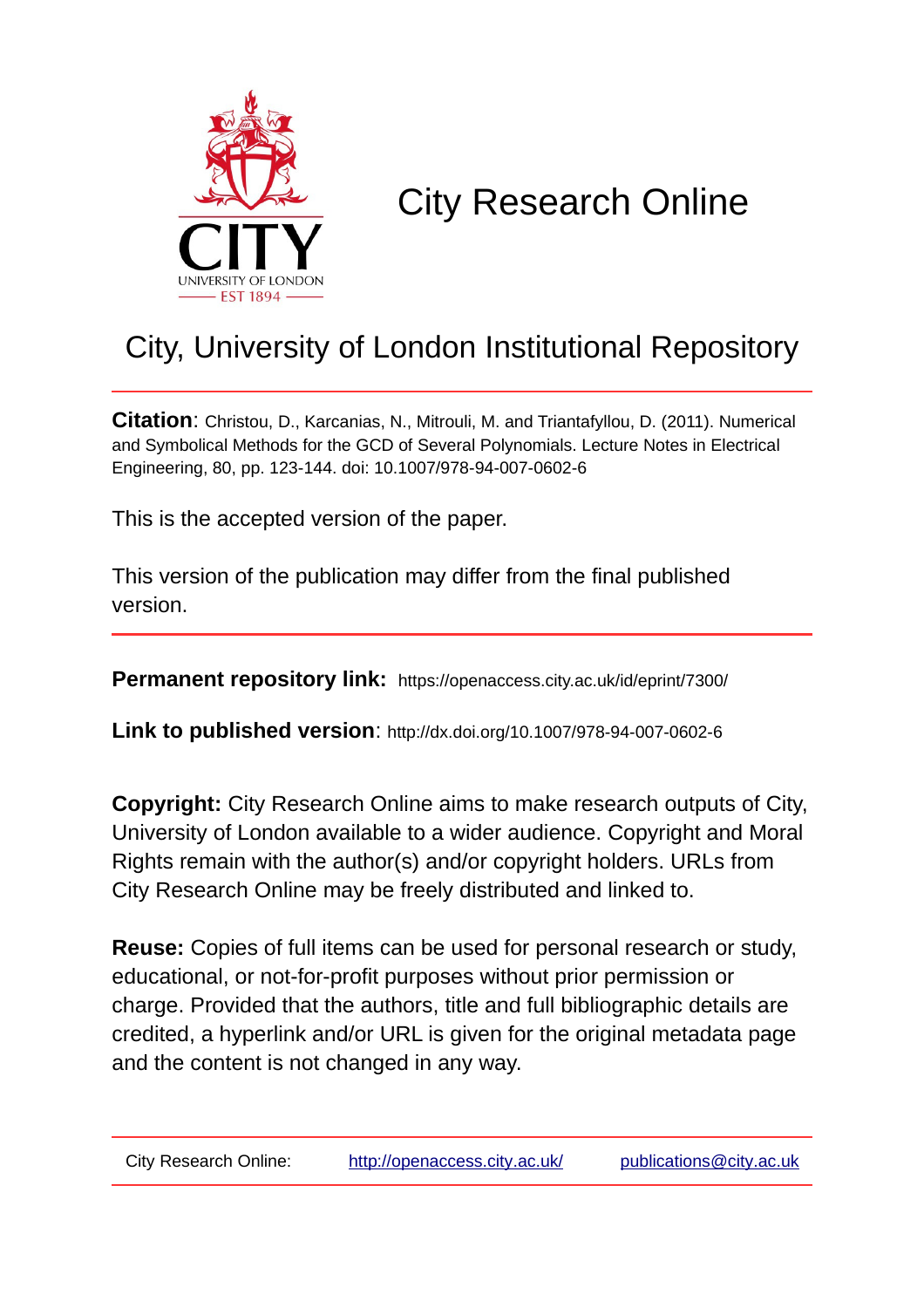## Chapter 1

# NUMERICAL AND SYMBOLICAL METHODS COMPUTING THE GREATEST COMMON DIVISOR OF SEVERAL POLYNOMIALS

Dimitrios Christou,<sup>1</sup> Nicos Karcanias,<sup>1</sup> Marilena Mitrouli<sup>2</sup> and Dimitrios Triantafyllou<sup>2</sup>

<sup>1</sup> School of Engineering and Mathematical Sciences, Control Engineering Research Centre, City University, Northampton Square, London, EC1V 0HB, UK dchrist@math.uoa.gr, N.Karcanias@city.ac.uk

 $2$ Department of Mathematics, University of Athens, Panepistemiopolis 15784, Athens, Greece mmitroul@math.uoa.gr, dtriant@math.uoa.gr

#### Abstract

The computation of the Greatest Common Divisor (GCD) of a set of polynomials is an important issue in computational mathematics and it is linked to Control Theory very strong. In this paper we present different matrix-based methods, which are developed for the efficient computation of the GCD of several polynomials. Some of these methods are naturally developed for dealing with numerical inaccuracies in the input data and produce meaningful approximate results. Therefore, we describe and compare numerically and symbolically methods such as the ERES, the Matrix Pencil and other resultant type methods, with respect to their complexity and effectiveness. The combination of numerical and symbolic operations suggests a new approach in software mathematical computations denoted as *hybrid computations*. This combination offers great advantages, especially when we are interested in finding approximate solutions. Finally the notion of approximate GCD is discussed and a useful criterion estimating the strength of a given approximate GCD is also developed.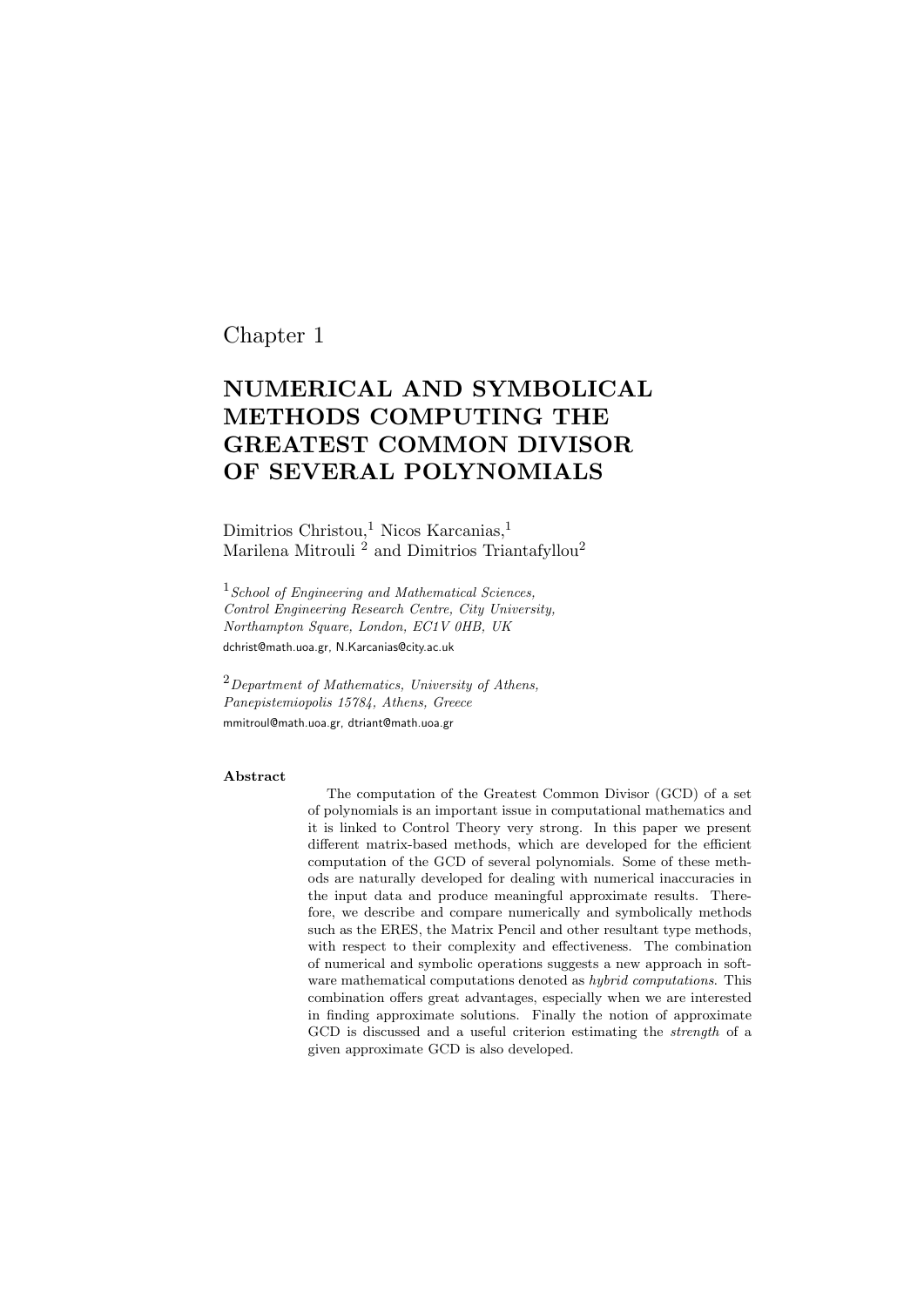Keywords: Greatest Common Divisor, Gaussian elimination, Resultant, Matrix-Pencil, Singular Value Decomposition, symbolic-numeric computations

#### 1. Introduction

The problem of finding the greatest common divisor (GCD) of a polynomial set has been a subject of interest for a very long time and has widespread applications. Since the existence of a nontrivial common divisor of polynomials is a property that holds for specific sets, extra care is needed in the development of efficient numerical algorithms calculating correctly the required GCD. Several numerical methods for the computation of the GCD of a set  $P_{m,n}$ , of m polynomials of  $\Re[s]$  of maximal degree *n*, have been proposed,  $[2-4, 11, 20, 24, 27, 29, 31, 33, 37]$ and references therein. These methods can be classified as :

(i) Numerical methods based on Euclid's algorithm and its generalizations.

(ii) Numerical methods based on procedures involving matrices (matrix based methods).

The methods that are based on Euclid's algorithm, are designed for processing two polynomials and they are applied iteratively for sets of more than two polynomials. On the other hand, the matrix-based methods usually perform specific transformations to a matrix formed directly from the coefficients of the polynomials of the entire given set.

The GCD has a significant role in Control Theory [15, 32]. A number of important invariants for Linear Systems rely on the notion of Greatest Common Divisor (GCD) of several polynomials. In fact, it is instrumental in defining system notions such as zeros, decoupling zeros, zeros at infinity or notions of Minimality of system representations. On the other hand, Systems and Control Methods provide concepts and tools, which enable the development of new computational procedures for GCD [16].

The existence of certain types and/or values of invariants and system properties may be classified as generic or nongeneric on a family of linear models. Numerical computations dealing with the derivation of an approximate value of a property, function, which is nongeneric on a given model set, will be called nongeneric computations (NGC) [16]. Computational procedures aiming at defining the generic value of a property, function on a given model set (if such values exists), will be called generic (GC). On a set of polynomials with coefficients taking values from a certain parameter set, the existence of GCD is nongeneric [14, 36]; numerical procedures that aim to produce an approximate nontrivial value by exploring the numerical properties of the parameter set are typical examples of NGC computations and approximate GCD pro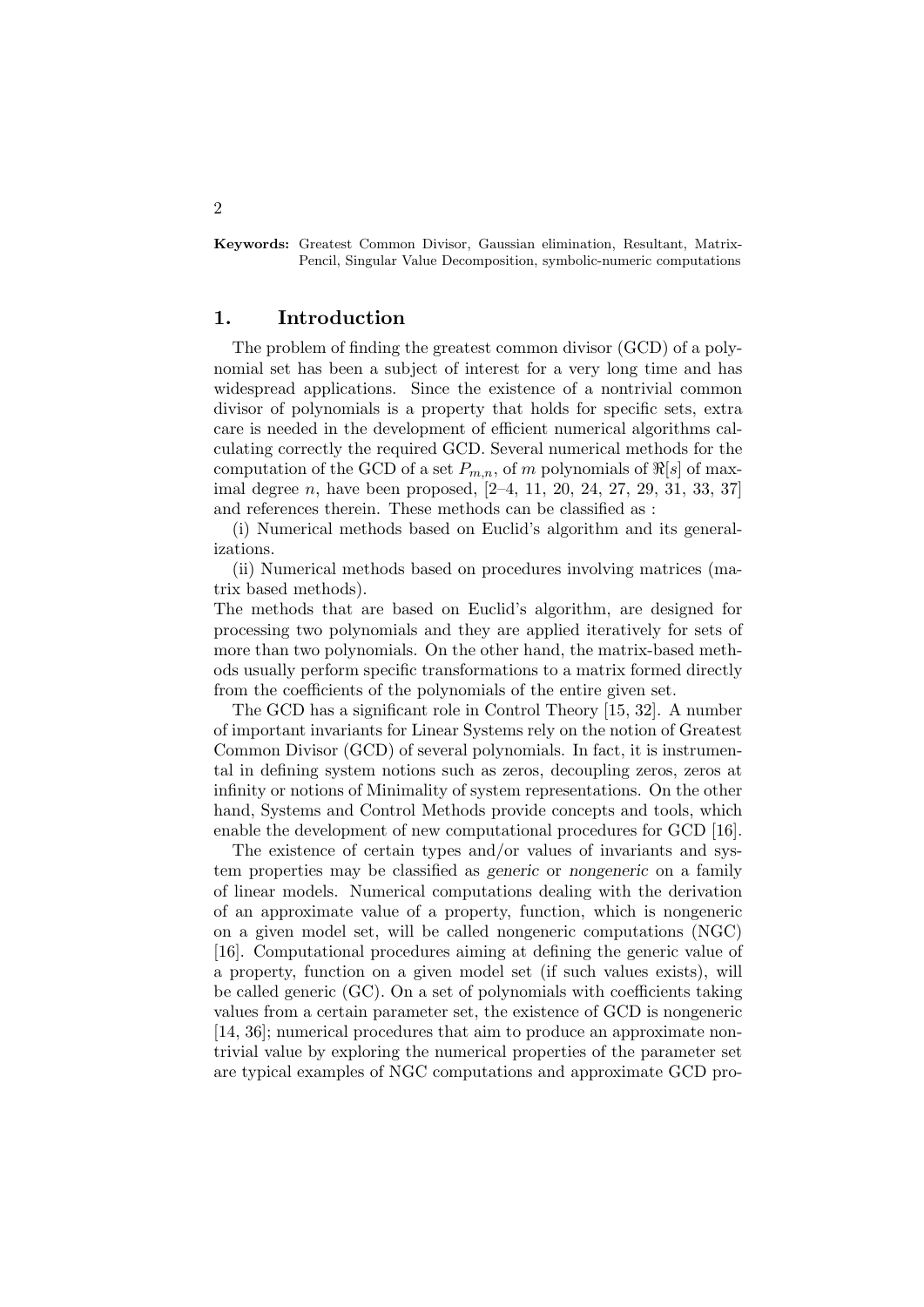cedures will be considered subsequently. NG computations refer to both continuous and discrete type system invariants. The various techniques, which have been developed for the computation of approximate solutions of GCD [27, 19] and LCM (Least Common Multiple) [16, 21, 22], are based on methodologies where exact properties of these notions are relaxed and appropriate solutions are sought using a variety of numerical tests.

The development of a methodology for robust computation of nongeneric algebraic invariants, or nongeneric values of generic ones, has as prerequisites:

(a) The development of a numerical linear algebra characterization of the invariants, which may allow the measurement of degree of presence of the property on every point of the parameter set.

(b) The development of special numerical tools, which avoid the introduction of additional errors.

(c) The formulation of appropriate criteria which, allow the termination of algorithms at certain steps and the definition of meaningful approximate solutions to the algebraic computation problem.

It is clear that the formulation of the algebraic problem as an equivalent numerical linear algebra problem, is essential in transforming concepts of algebraic nature to equivalent concepts of analytic character and thus setup up the right framework for approximations.

A major challenge for the control theoretic applications of the GCD is that frequently we have to deal with a very large number of polynomials. It is this requirement that makes the pairwise type approaches for GCD [1, 24, 29, 37] not suitable for such applications [33]. However, because of the use of the entire set of polynomials, matrix-based methods tend to have better performance and quite good numerical stability, especially in the case of large sets of polynomials [2–4, 10, 20, 27].

The study of the invariance properties of the GCD [18] led to the development of the ERES method [27], which performs extensive row operations and shifting on a matrix formed directly from the coefficients of the polynomials. The ERES method has also introduced for the first time a systematic procedure for computing approximate GCDs [19] for a set of polynomials and extends the previously defined notion of almost zeros [17]. The notion of almost zeros is linked to the approximate GCD problem [19] and it is based on a relaxation of the exact notion of a zero.

Another algorithm for the GCD computation based on Systems Theory and Matrix Pencils, was introduced in 1994, [20], and a variant using generalized resultant matrices was presented in 2006 [23].

The implementation of matrix-based methods computing the GCD in a programming environment often needs a careful selection of the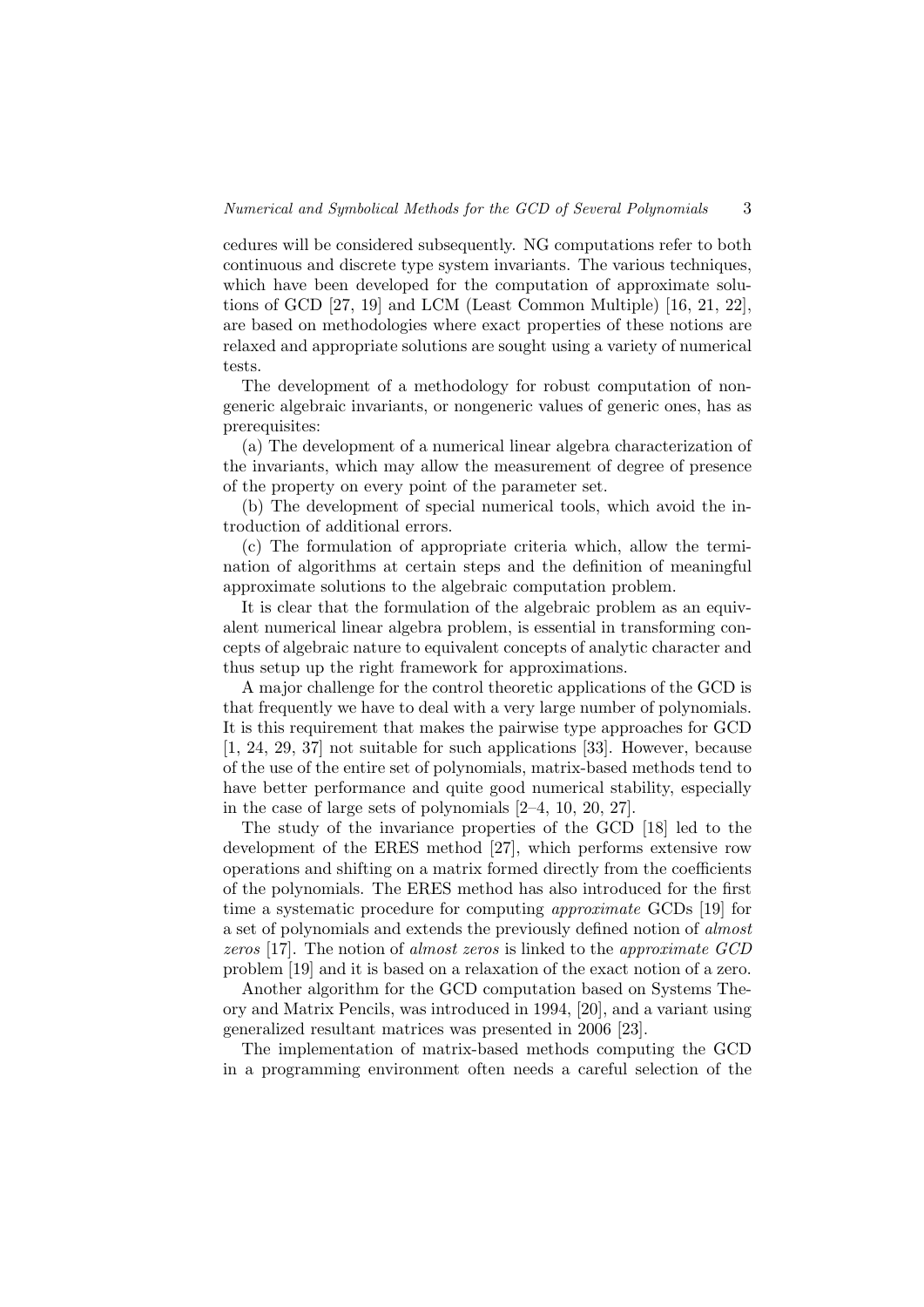proper arithmetic system. Most modern mathematical software packages use variable floating-point or exact symbolic arithmetic. If symbolic arithmetic is used, the results are always accurate, but the time of execution of the algorithms can be prohibitively high. In variable precision floating-point arithmetic the internal accuracy of the system can be determined by the user. Variable precision operations are faster and more economical in memory bytes than symbolic operations, but if we increase the number of digits of the system's accuracy, the time and memory requirements will also increase. An alternative approach is to combine symbolic with floating-point operations of enough digits of accuracy in an appropriate way. Such combination will be referred as Hybrid Computations. This technique often improves the performance of the matrix based algorithms.

In the following, we will be mainly concerned with the performance of the ERES, Matrix Pencil, and Resultant ERE methods in a numericalsymbolical computational environment. Also, a useful indicator for the quality of the GCD, known as the strength of an approximate GCD [19], is described.

#### 2. The ERES, Resultant ERE (RERE) and Modified RERE (MRERE) Methods

In this section, we present the description of the two methods for computing the GCD of several polynomials using Extended Row Equivalence (ERE) [16]. Their corresponding algorithms are tested and compared thoroughly and representative examples are given in tables.

Suppose that we have a set of  $m$  polynomials :

$$
\mathcal{P}_{m,n} = \left\{ \begin{array}{l} a(s), b_i(s) \in \Re[s], \ i = 1, 2, \dots, m-1 \text{ with} \\ n = \deg\{a(s)\} \text{ and } p = \max_{1 \le i \le m-1} \left\{ \deg\{b_i(s)\} \right\} \le n \right\} \end{array} \right.
$$

with the following form :

$$
a(s) = a_n s^n + a_{n-1} s^{n-1} + \dots + a_1 s + a_0
$$
  

$$
b_i(s) = b_{i,n} s^p + b_{i,n-1} s^{p-1} + \dots + b_{i,n-p+1} s + b_{i,n-p}
$$
  
for  $i = 1, 2, \dots, m-1$ 

and suppose that there is at least one  $i : b_{i,n} \neq 0$  but  $b_{i,j} = 0$  for  $j > n - p \forall i, [2].$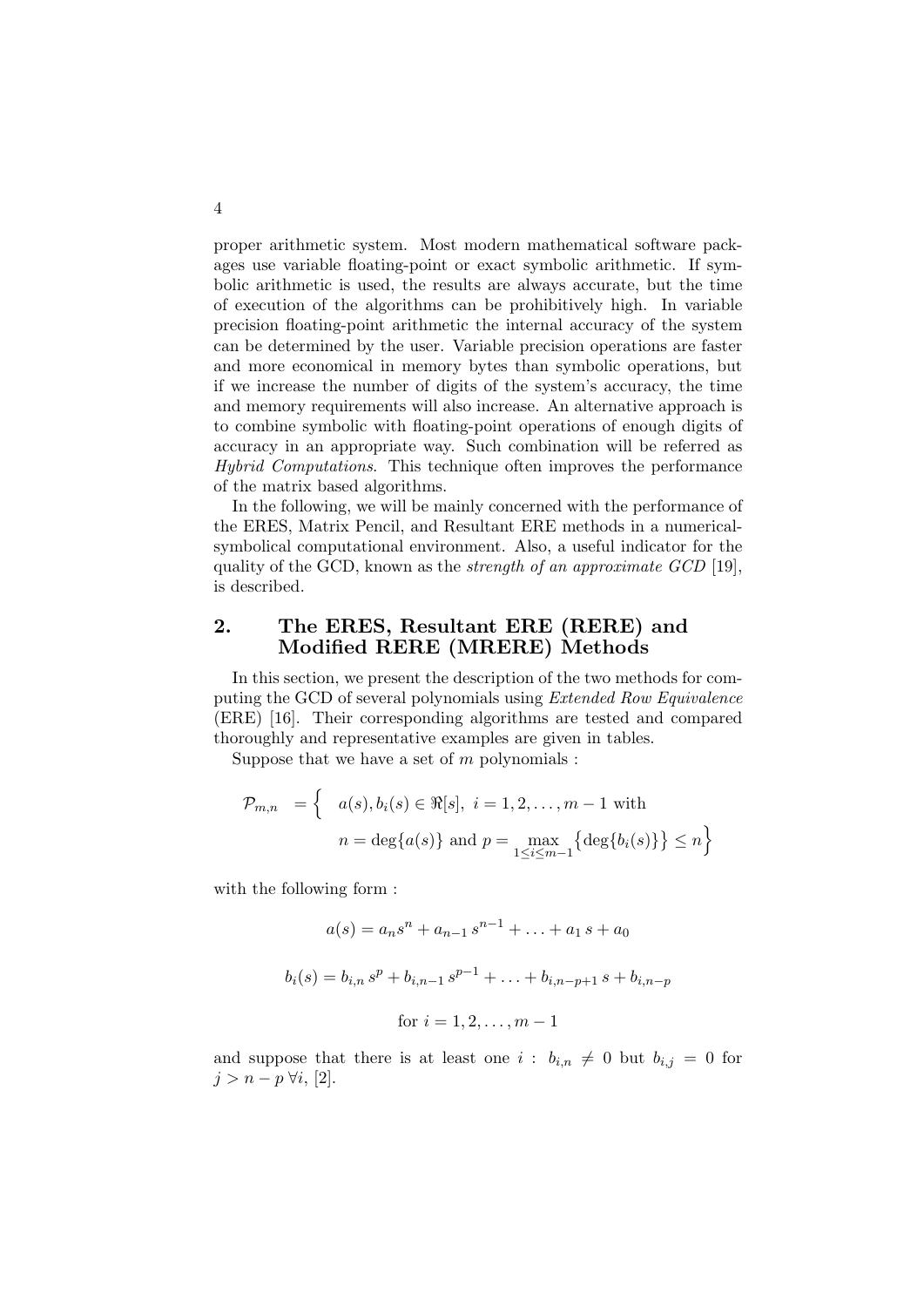For any  $\mathcal{P}_{m,n}$  set, we define a vector representative (vr)  $\underline{p}_m(s)$  and a basis matrix  $P_m$  represented as :

$$
\underline{p}_m(s) = [a(s), b_1(s), \dots, b_{m-1}(s)]^t
$$
\n(1.1a)

$$
= [p_0, p_1, \dots, p_{n-1}, p_n] \cdot e_n(s) = P_m \cdot e_n(s) \qquad (1.1b)
$$

where  $P_m \in \mathbb{R}^{m \times (n+1)}$ ,  $\underline{e}_n(s) = [1, s, \dots, s^{n-1}, s^n]^t$ .

The basis matrix  $P_m$  is formed directly from the coefficients of the polynomials of the set.

Additionally, for any vector of the form:

$$
\underline{r}^t = [0, \dots, 0, a_k, \dots, a_d] \in \Re^d, a_k \neq 0
$$

we define the Shifting operation

$$
sht: \text{shf}(\underline{r}^t) = [a_k, \dots, a_d, 0, \dots, 0] \in \Re^d
$$

In the following, without loss of generality, we suppose that the GCD of a given set of polynomials has no zero roots.

#### 2.1 The ERES Method

The ERES method is an iterative matrix based method, which is based on the properties of the GCD as an invariant of the original set of polynomials under extended-row-equivalence and shifting operations [18]. The algorithm of the ERES method [27], [28] is based on stable algebraic processes, such as Gaussian elimination with partial pivoting scaling, normalization and Singular Value Decomposition, which are applied iteratively on a basis matrix formed directly from the coefficients of the polynomials of the original set. Thus, the ERES algorithm works with all the polynomials of a given set simultaneously. The main target of the ERES algorithm is to reduce the number of the rows of the initial matrix and finally to end up to a unity rank matrix, which contains the coefficients of the GCD. The Singular Value Decomposition provides the ERES algorithm with a termination criterion. The performance of the algorithm is better [5] if we perform hybrid computations. The following algorithm corresponds to an implementation of the ERES method in a hybrid computational environment.

#### 2.1.1 The ERES Algorithm.

- Form the basis matrix  $P_m \in \mathbb{R}^{m \times (n+1)}$ .
- Convert the elements of  $P_m$  to a rational format :
	- $P_m^{(0)} := \text{convert}(P_m, \text{ rational})$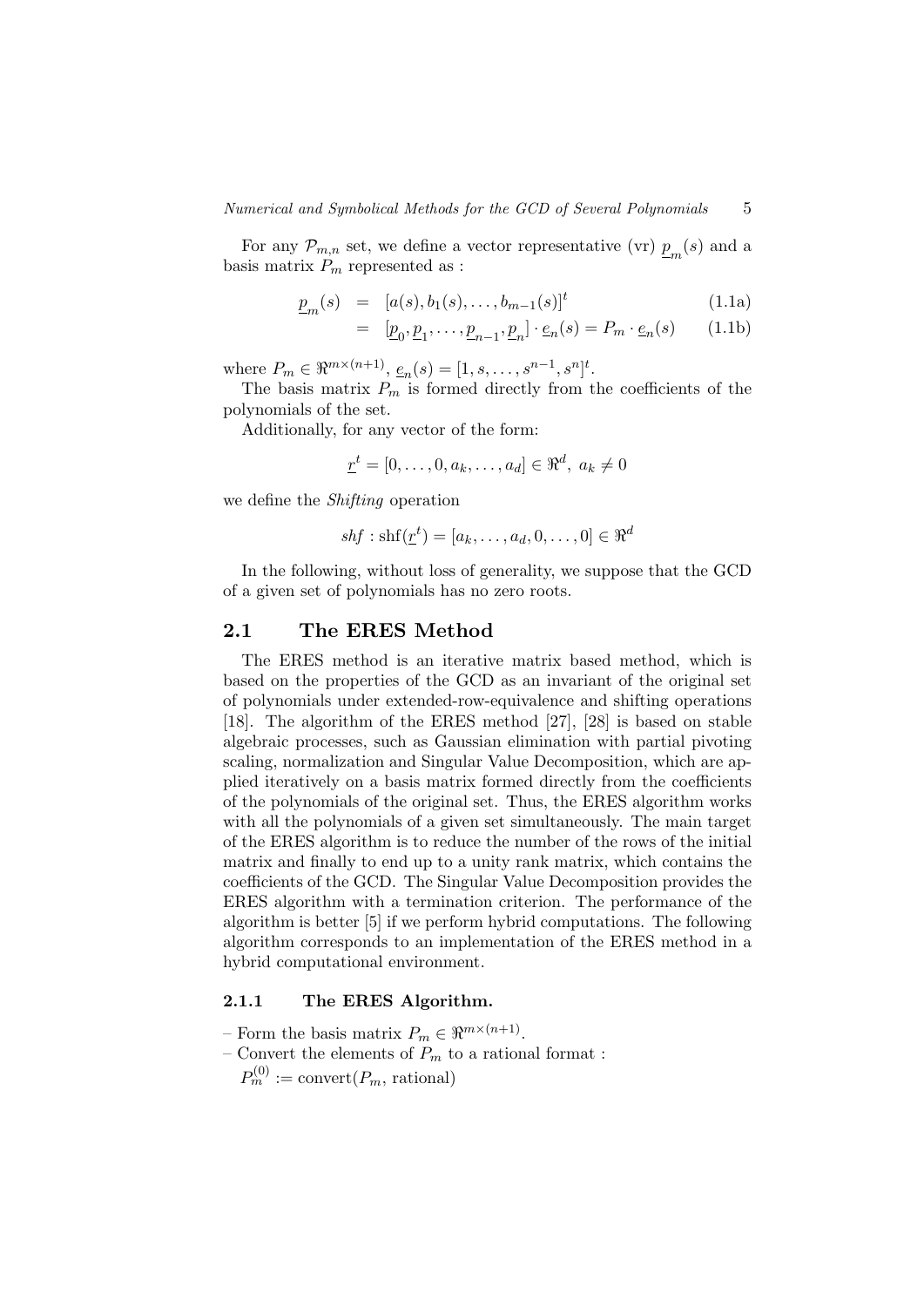– Initialize  $k := -1$ .

#### Repeat

 $k := k + 1$ **STEP 1:** Let  $r :=$  the row dimension of  $P_m^{(k)}$ . Specify the degree  $d_i$  of each polynomial row. Reorder matrix  $P_m^{(k)}$ :  $d_{i-1} \leq d_i$ ,  $i = 2, \ldots, r$ . If  $d_1 = d_2 = ... = d_r$  then Convert the elements of  $P_m^{(k)}$  to a floating-point format:  $P_m^{(F)} := \text{convert}(P_m^{(k)}, \text{float})$ Normalize the rows of  $P_m^{(F)}$  using norm-2:  $P_m^{(N)} := \text{Normalize}(P_m^{(F)})$ Compute the Singular Value Decomposition :  $P_m^{(N)} := V \Sigma W^t, \, \Sigma = diag\{\sigma_1, \ldots, \sigma_r\},\,$  $\sigma_1 > \sigma_2 \geq \ldots \geq \sigma_r$  and  $W^t = [\underline{w}_1, \ldots, \underline{w}_{n+1}]^t$  ${\bf If} \,\, \varepsilon_t\text{-rank}(P_m^{(N)})=1 \,\, {\bf then}$ Select the GCD vector g. (  $\underline{g}:=\underline{w}_1^t$  or  $\underline{g}:=$  any row of<br>  $P_m^{(k)}$  )  $\alpha$ uit **STEP 2:** Scale properly matrix  $P_m^{(k)}$ . Apply Gaussian elimination with partial pivoting to  $P_m^{(k)}$ .

**STEP 3**: Apply shifting on every row of  $P_m^{(k)}$ . Delete the zero rows and columns.

until  $r = 1$ 

The ERES algorithm produces either a single row-vector or a unity rank matrix. The main advantage of this algorithm is the reduction of the size of the original matrix during the iterations, which leads to fast data processing and low memory consumption.

**2.1.2** Complexity. For a set of m polynomials the amount of floating point operations performed in the  $k^{th}$  iteration of the algorithm depends on the size of the matrix  $P_m^{(k)}$ . If the size of  $P_m^{(k)}$  is  $m' \times n'$ , the ERES algorithm requires  $O(\frac{z^3}{3})$  $\left(\frac{z^3}{3}\right), z = \min\{m' - 1, n'\}\$ operations for the Gaussian elimination,  $O(2m'n')$  operations for the normalization and  $O(m'n'^2 + n'^3)$  for the SVD process. The first iteration is the most computationally expensive iteration since the initial matrix  $P_m^{(0)}$  has larger dimensions than any  $P_m^{(k)}$ . Unless we know exactly the degree of the GCD of the set we cannot specify from the beginning the number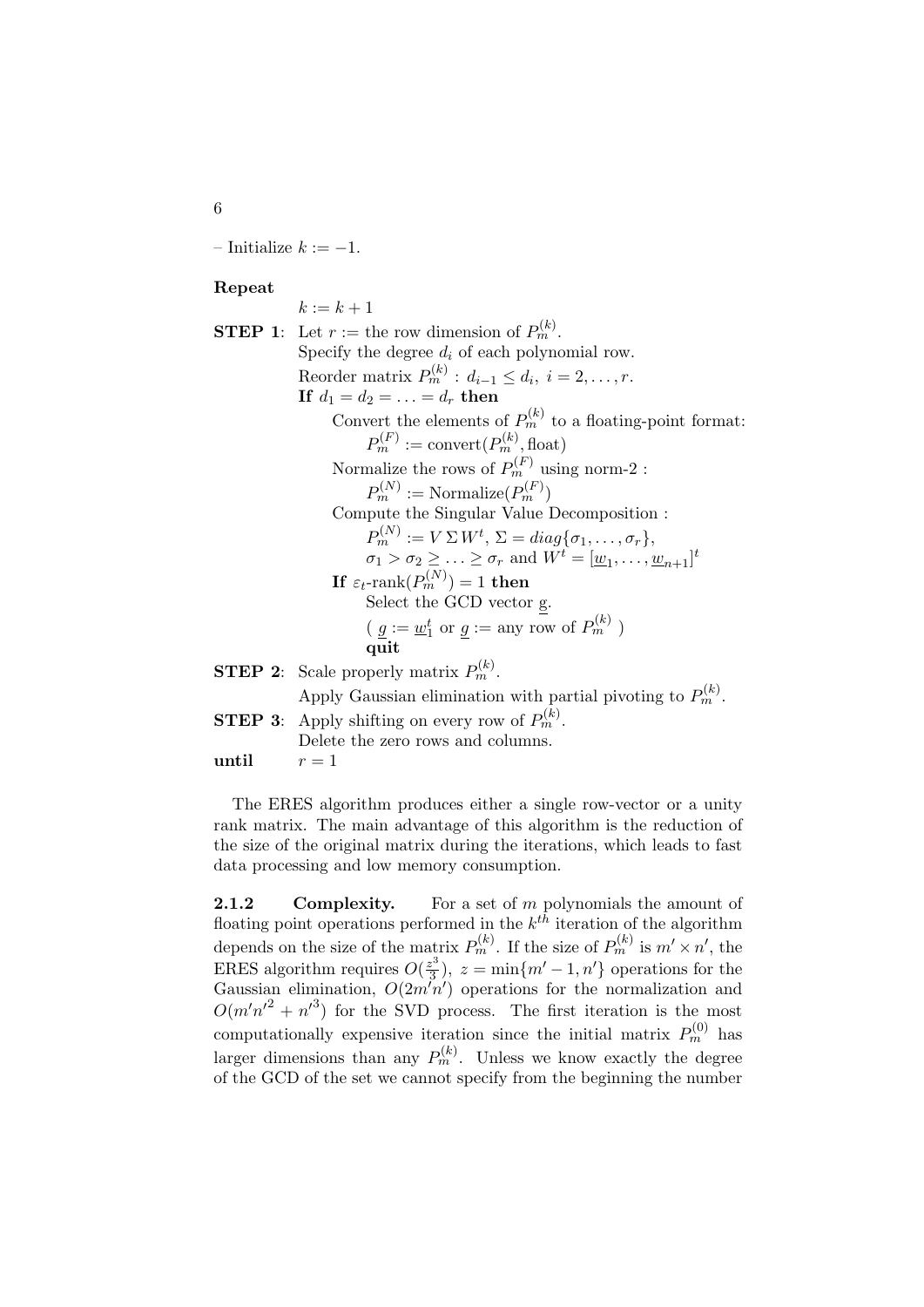of iterations required by the algorithm. Therefore, we cannot express a general formula for calculating the total number of operations, which are required by the algorithm.

2.1.3 Behavior and stability of the ERES algorithm. The combination of rational and numerical operations aims at the improvement of the stability of the ERES algorithm and the presence of good approximate solutions. The main iterative procedure of the algorithm and especially the process of Gaussian elimination, is entirely performed by using rational operations. With this technique any additional errors from the Gaussian elimination are avoided. The operations during the Gaussian elimination are always performed accurately and if the input data are exactly known and a GCD exists, the output of the algorithm is produced accurately from any row of the final unity rank matrix. Obviously, rational operations do not reveal the presence of approximate solutions. In cases of sets of polynomials with inexact coefficients, the presence of an approximate solution relies on the proper determination of a numerical  $\varepsilon_t$ -rank 1 matrix for a specific accuracy  $\varepsilon_t$ . Therefore, the singular value decomposition together with the normalization process of the matrix  $P_m^{(k)}$  are performed by using floating-point operations. The polynomial that comes from the right singular vector that corresponds to the unique singular value of the last unity rank matrix, can be considered as a GCD approximation and represents the numerical output of the ERES algorithm.

The normalization of the rows of any matrix  $P_m^{(k)}$  (by the Euclidean norm) does not introduce significant errors and in fact the following result can be proved [27]:

PROPOSITION 1.1 The normalization  $P_m^{(N)}$  of a matrix  $P_m^{(k)} \in \mathbb{R}^{m' \times n'}$ , computed by the method in the  $k^{th}$  iteration, using floating-point arithmetic with unit round-off u, satisfies the properties

$$
P_m^{(N)} = N \cdot P_m^{(k)} + E_N, \quad ||E_N||_{\infty} \le 3.003 \cdot n' \cdot u
$$

where  $N \in \mathbb{R}^{m' \times m'} = diag(d_1, d_2, \dots, d_{m'}), d_i = \left( \left\| \right.$  $P_m^{(k)}[i, 1 \ldots n']$  $\Big\|_2$  $\Big)^{-1},$  $i = 1, \ldots, m'$  the matrix accounting for the performed transformations and  $E_N \in \mathbb{R}^{m' \times n'}$  the error matrix.

It is important to notice that the SVD is actually applied to a numerical copy of the matrix  $P_m^{(k)}$  and thus the performed transformations during the SVD procedure do not affect the matrix  $P_m^{(k)}$  when returning to the main iterative procedure. For this reason, there is no accumulation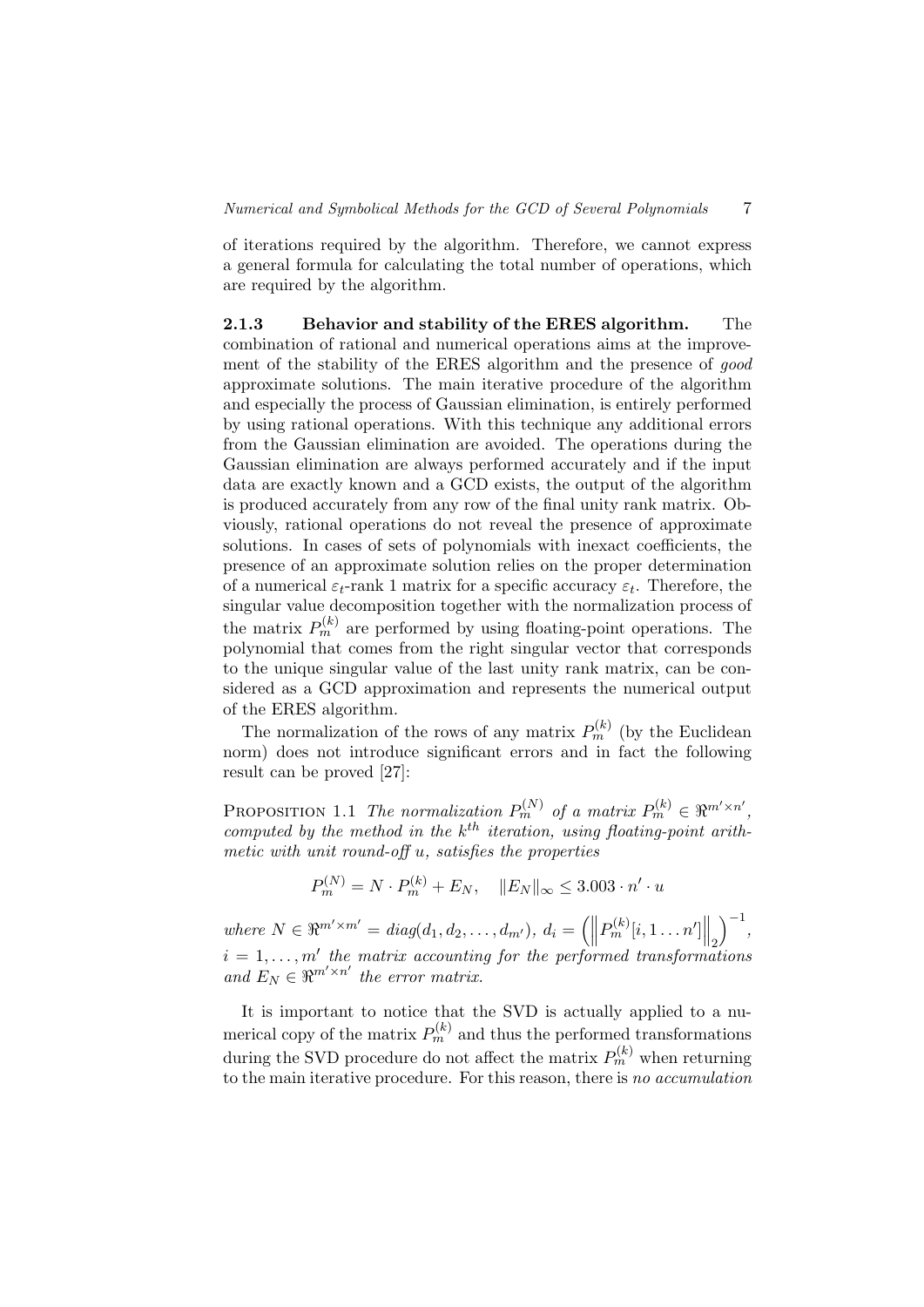of numerical errors. The only errors appearing are from the normalization and the singular value decomposition [8, 12] of the last matrix  $P_m^{(F)}$ and represent the total numerical error<sup>1</sup> of the ERES algorithm.

The combination of rational-symbolic and floating-point operations ensures the stability of the algorithm and gives to the ERES the characteristics of a hybrid computational method.

#### 2.2 The Resultant ERE (RERE) and Modified ERE (MRERE) Methods

Another method to compute the GCD of several polynomials is to triangularize the generalized Sylvester matrix  $S[2]$ , which has the following form:

$$
S = \left[ \begin{array}{c} S_0 \\ S_1 \\ \vdots \\ S_m \end{array} \right]
$$

where the block  $S_i, i = 1, \ldots, m$  represents the Sylvester matrix of the i-th polynomial. In [6] we have modified the huge initial generalized Sylvester matrix in order to take advantage of its special form and modifying the classical procedures (such as SVD, QR and LU factorization) we reduce the required floating point operations from  $O(n^4)$  to  $O(n^3)$ flops making the algorithms efficient. More specifically the application of Householder or Gaussian transformations to the modified generalized Sylvester matrix requires only  $O((n+p)^3(2log_2(n)-\frac{1}{3}))$  $(\frac{1}{3}) + (n +$  $p^2(2mlog_2(n) + p)$  flops and in the worse case where  $m = n - p$  the required flops will be equal to  $O(16log_2(n) \cdot n^3)$  or the half flops for the LU factorization respectively. In practice the flops that demand the previous methods are less because of the linear dependent rows which are zeroed and deleted during the triangularization of the matrix.

2.2.1 Numerical Stability. In [6] we proved that the final error matrix in the modified QR method is  $E = \sum_{i=1}^{log_2(n)} E_i$  with

$$
\| E \|_{F} \le \phi(n) \mu \sqrt{n+p} (\| S^* \|_{F} + \| ((S^*)') \|_{F}) \tag{1.2}
$$

where  $((S^*)')$  is the last triangularized sub-matrix,  $\phi$  a slowly growing function of n and  $\mu$  the machine precision and the final error in the modified LU method is

$$
E = \sum_{i=1}^{\log_2(n)} E_i
$$
 (1.3)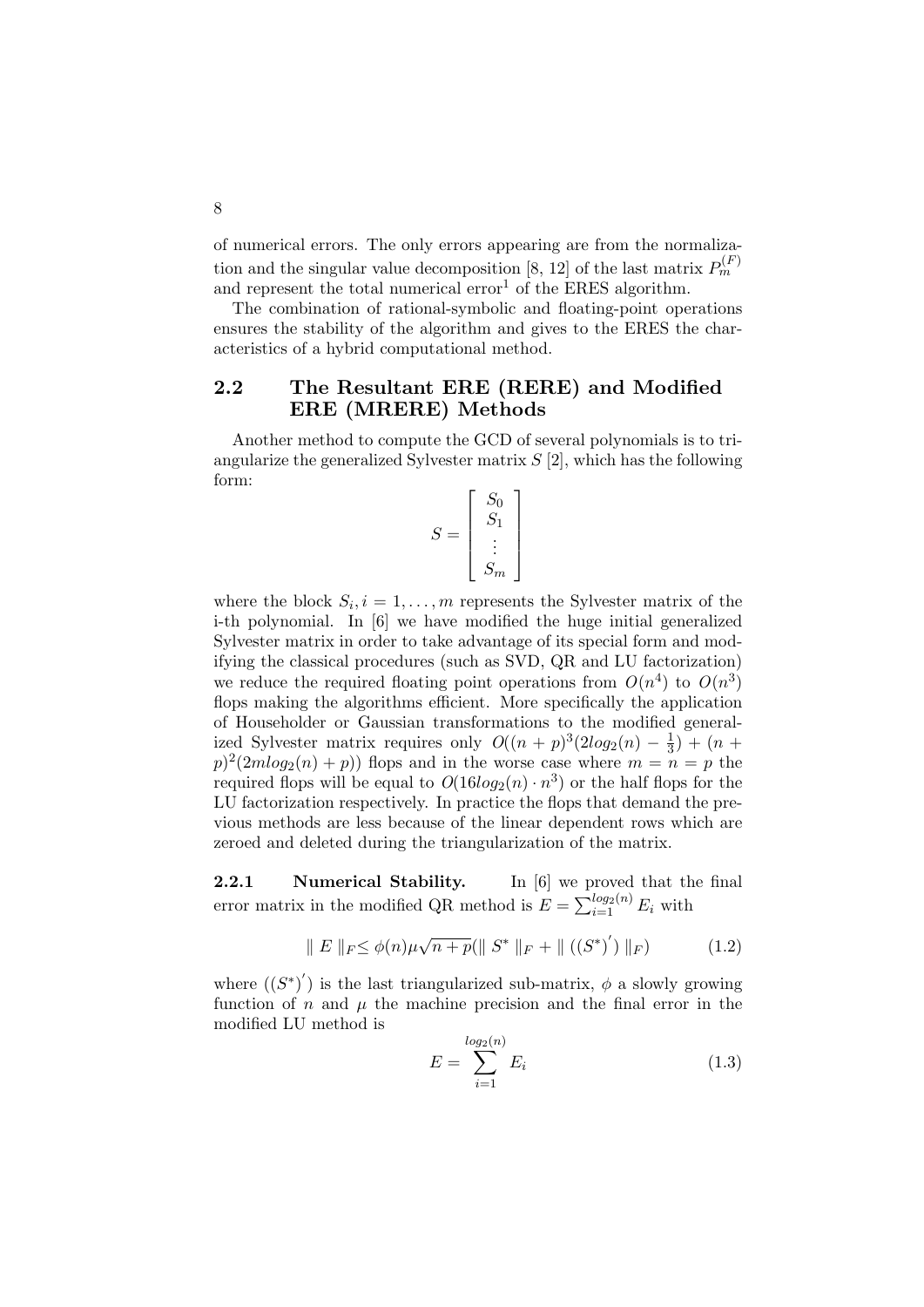with  $\| E \|_{\infty} \leq (n+p)^{[\log_2 n]} p u \| S^* \|_{\infty} + (n+p)^2 p u \| ((S^*)') \|_{\infty}$ , where  $p$  is the growth factor and  $u$  the unit round off.

#### 3. The Matrix Pencil Methods

#### 3.1 The Standard Matrix Pencil Method (SMP)

The matrix pencil method [20, 23] is a direct method, which is based on system properties of the GCD. The algorithm of the SMP method uses stable processes, such as SVD for computing the right  $\mathcal{N}_r$  and left  $\mathcal{N}_l$  null spaces of appropriate matrices. The SMP method requires the construction of the observability matrix  $Q(\hat{A}, \hat{C}) = [\hat{C}^t, \hat{A}^t \hat{C}^t, \dots, (\hat{A}^t)^{(d-1)} \hat{C}^t]^t$ of the companion matrix  $\hat{A}$  of the polynomial of maximal degree and the left null space  $\hat{C}$  of a matrix  $M_1$  as we will see below. It is known that the computation of powers of matrices is not always stable. As it is shown in [23], because of the special form of the companion matrix A and the orthogonality of C, the powers of A and their product with C can fail only if it holds very special formulas between the coefficients of the polynomials  $(23)$  example  $(8)$ ). An alternative way is this computation to be done symbolically: there will be no rounding off errors and because only an inner product must be computed for the last column for every computation of a power of A (the other columns are the columns of the previous power of A left shifted), the increase of the computational time because of the rational representation of the coefficients and the symbolical computation of the products is not very considerable. In this manner we achieve to compute the observability matrix avoiding one of the main disadvantages of the SMP method (the computation of the powers of A) without significant surcharge of the required time.

Another stable way to compute the null space of Q is first to reduce the pair  $(A, C)$  to a block Hessenberg form without computing the observability matrix. From the staircase algorithm [9], we take an orthogonally similar pair  $(H, \widetilde{C})$ , such that:  $Q(\hat{A}, \hat{C}) = P^T[\widetilde{B}, H\widetilde{B}, \ldots, H^{(d-1)}\widetilde{B}],$ where P is an orthogonal matrix such that  $P\hat{A}P^{T} = H$ . Because the matrix  $H$  has much more elements than the companion matrix  $A$ , the computation of the powers of H demands more flops than those of the powers of A and thus in our case it is better to use the first way for the computation of the null space of Q.

The main target of the SMP algorithm is to form the GCD pencil  $Z(s)$  and specify any minor of maximal order, which gives the required GCD. This specification can be done symbolically. Let  $\mathcal{P}_{m,d}$  be the set of polynomials as defined in section II.

#### 3.1.1 The SMP Algorithm.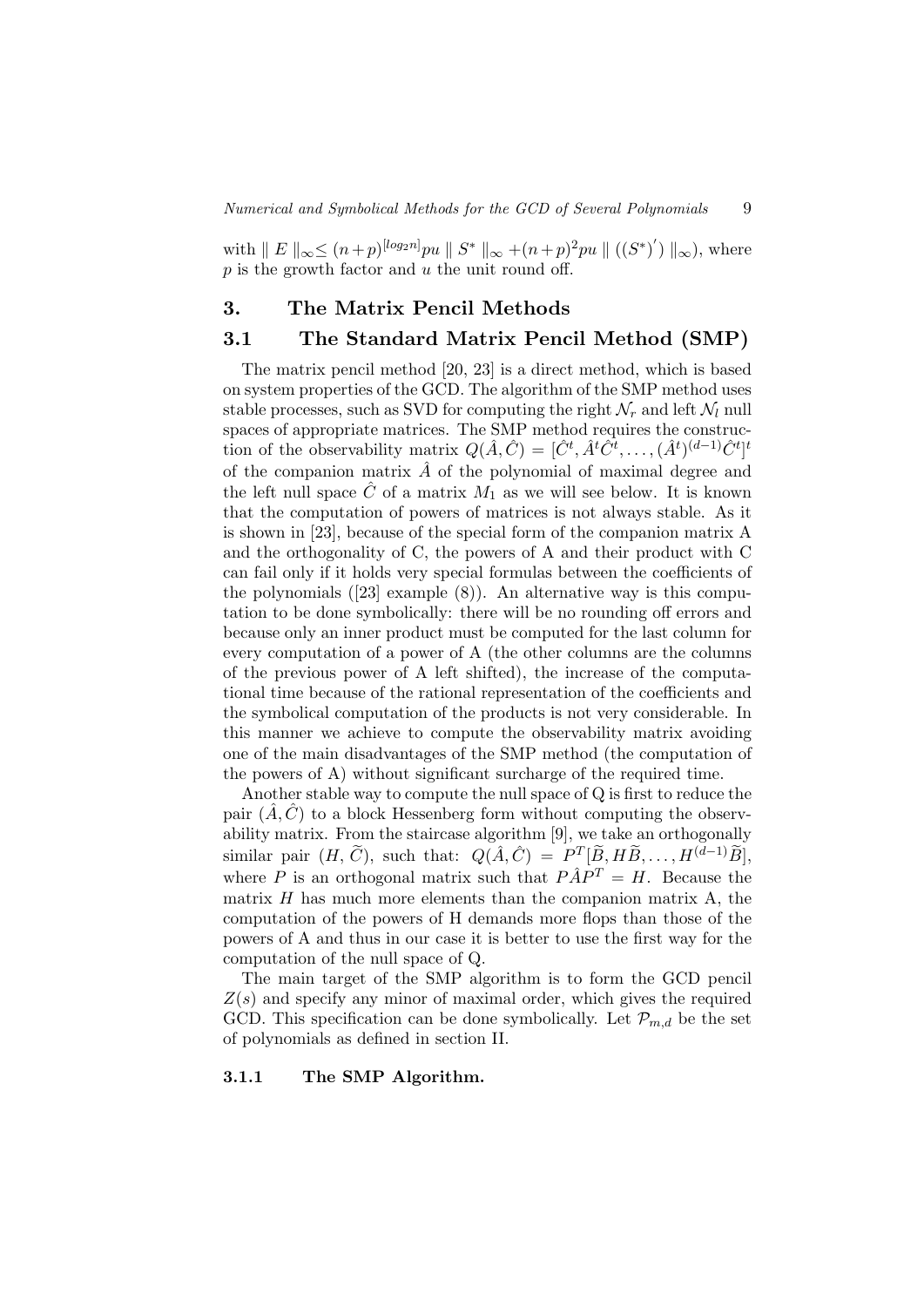- **STEP 1** : Compute a basis matrix M for the right nullspace  $\mathcal{N}_r(P_m)$ using the SVD algorithm.
- **STEP 2** : Construct  $M_1$  by deleting the last row of M
- **STEP 3** : Compute the matrix  $\hat{C}$  such that  $\hat{C}M_1 = 0$
- STEP 4 : Construct the observability matrix:
	- $Q(\hat{A}, \hat{C}) = [\hat{C}^t, \hat{A}^t \hat{C}^t, \dots, (\hat{A}^t)^{(d-1)} \hat{C}^t]^t$
- **STEP 5** : Compute the right nullspace  $W = \mathcal{N}_r(Q(\hat{A}, \hat{C}))$  using the SVD algorithm.
- **STEP 6** : Construct the pencil  $Z(s) = sW \hat{A}W$ . Any minor of maximal order of  $Z(s)$  defines the GCD of set of the polynomials.

3.1.2 Complexity. The computation of the right nullspace of  $P_m$  requires  $O(mn^2 + \frac{11n^3}{2})$  $\frac{(n^{\circ})}{2}$  flops, of the of the matrix C demands  $O((r-1)n^3 + \frac{11n^3}{2})$  $\frac{(n^3)}{2}$  flops, where  $r = \rho(P_m)$ . The computation of  $\hat{C}$  such that  $\hat{C}M_1 = 0$  requires  $O(4\mu d^2 + 8d^3)$  flops applying the SVD algorithm to  $M_1^t$ , where  $\mu = d - r + 1, r = \rho(P_m)$  (\*).

The computation of any minor of maximal order of  $Z(s)$  can be done symbolically using the LU factorization.

Totally the Standard Matrix Pencil method demands:  $O(4md^2 +$  $4d^3(r-1) + 4\mu d^2 + 24d^3 + \frac{3}{2}$  $\frac{3}{2}d^2r$  flops. If the computation of Q is done symbolically the required flops are diminished by the flops in (\*) but the computational time is increased slightly.

3.1.3 Numerical Stability. The Standard Matrix Pencil Method requires two SVD calls and the construction of the observability matrix. The numerical computation of the powers of A  $(\hat{A})^{(k)}$  is in practise stable. Of course there are no errors in symbolically implementation of this step. Since the matrix  $(\hat{A})^{(k)}$  is computed, the numerical computation of the product  $(\hat{A}^t)^{(k)}\hat{C}^t = (\hat{C}(\hat{A})^{(k)})^t$  is stable because the matrix C is orthonormal. For the last matrix multiplication it holds :  $fl(\hat{C}(\hat{A})^{(k)}) = \hat{C}(\hat{A})^{(k)} + E$ , with  $||E||_2 \leq d^2 u_1 ||C||_2 ||A^k||_2 = d^2 u_1 ||A^k||_2$ , where  $fl(\cdot)$  denotes the computed floating point number and  $u_1$  is of order of unit round off. The computation of the minor of maximal order of  $Z(s)$  is done symbolically and so there are no rounding off errors.

#### 3.2 The Modified Resultant Matrix Pencil Method (MRMP)

The modified matrix pencil method [23] is a similar with the MP method, which is based to the modified Sylvester matrix  $S^*$ , it constructs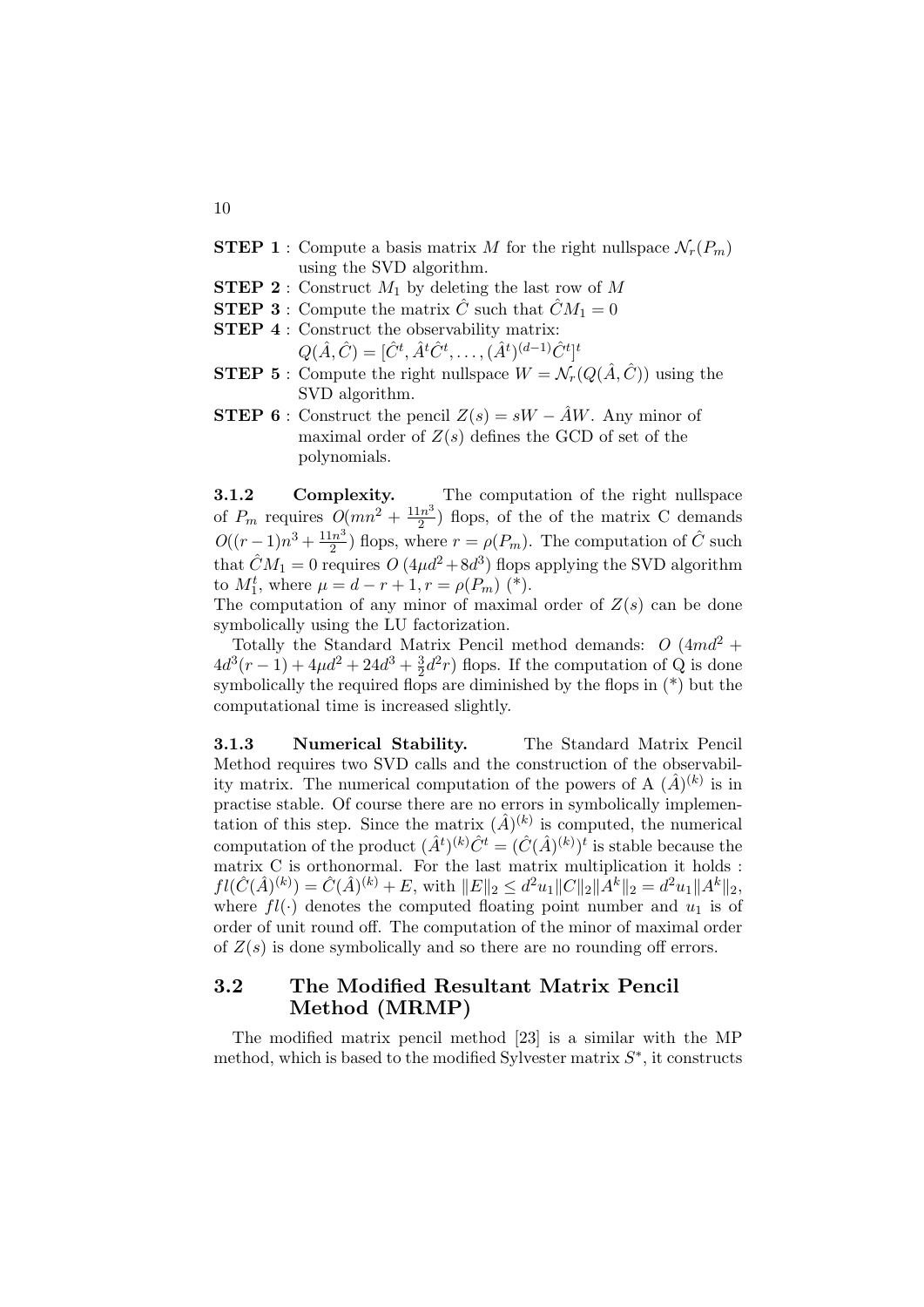another GCD pencil  $Z(s)$  and specify any minor of maximal order, which gives the required GCD. This specification can also be done symbolically.

#### 3.2.1 The MRMP Algorithm.

- **STEP 1** : Define a basis  $\widetilde{M}$  for the right nullspace of the modified Sylvester matrix  $S^*$  using the modified QR factorization in first phase of SVD.
- **STEP 2**: Define the Matrix Pencil  $\widetilde{Z}(s) = s\widetilde{M}_1 \widetilde{M}_2$  for the Resultant set, where  $\widetilde{M}_1$ ,  $\widetilde{M}_2$  are the matrices obtained from  $\widetilde{M}$  by deleting the last and the first row of  $\widetilde{M}$  respectively.
- **STEP 3**: Compute any non-zero minor determinant  $d(s)$  of  $\overline{Z}(s)$  and thus obtain  $\text{GCD} = d(s)$

3.2.2 Complexity. The Modified Resultant Matrix Pencil method requires  $O((n+p)^3(2log_2(n)-\frac{1}{3}))$  $(\frac{1}{3}) + (n+p)^2(2mlog_2(n) + p) +$  $12k(n+p)^2$ , where k is the number of the calls of the SVD-step.

3.2.3 Numerical Stability. The computed GCD is the exact GCD of a slightly disrupted set of the initial polynomials. The final error is  $E = E_1 + E_2$ , with  $||E_1||_F \leq \varphi(n)u||S||_F$  and  $||E||_2 \leq (\varphi(n) +$  $c(m, n) + c(m, n) \cdot \varphi(n) \cdot u \cdot ||S||_F$  where u is the unit round off error,  $\|\cdot\|_F$  the Frobenius norm and  $\varphi(n)$  is a slowly growing function of n [8] and  $c(m, n)$  is a constant depending on m, n.

### 3.3 Another Subspace-Based Method for Computing the GCD of Several Polynomials (SS)

The subspace concept is actually very common among several methods for computing the GCD of many polynomials, including those we described in the previous sections. The SVD procedure applied to a generalized Sylvester matrix is the basic tool for a subspace method. A representative and rather simple algorithm, which approaches the GCD problem from the subspace concept, is presented in [31] and we shall refer to it as the SS algorithm.

Given a set of univariate polynomials  $\mathcal{P}_{m,n}$ , the first two steps of the SS algorithm involves the construction of an  $m(n + 1) \times (2n + 1)$ generalized Sylvester matrix Y from the input polynomials and the computation of the left null space of the transposed  $Y<sup>t</sup>$  via SVD. If we denote by  $U_0 \in \mathbb{R}^{(2n+1)\times k}$  the basis matrix for the computed left null space of  $Y^t$  and C is the  $(2n + 1) \times (2n + 1 - k)$  Toeplitz matrix of a degree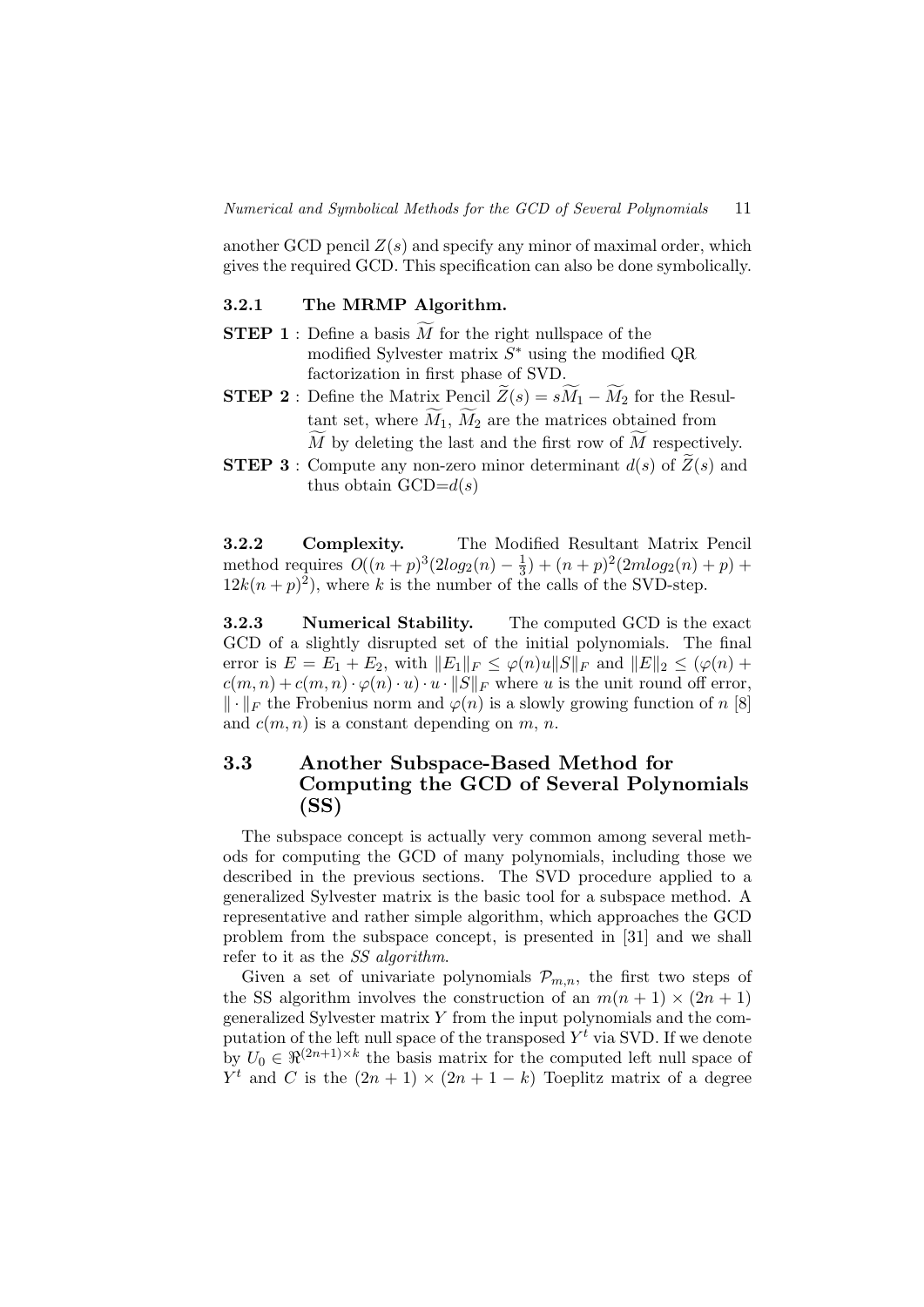$K$  polynomial with arbitrary coefficients, then the GCD vector is actually the unique (up to a scalar) solution of the system  $U_0^t C = 0$ , [31]. Obviously, the degree of the GCD is  $k = \text{colspan}\{U_0\}.$ 

For the approximate GCD problem, an equivalent and more appropriate way to compute the GCD vector with the SS algorithm is to construct k Hankel matrices  $\tilde{U}_i \in \Re^{(k+1)\times(2n+1-k)}$ ,  $i = 1, \ldots, k$  from the columns of  $U_0$ , form the matrix  $\tilde{U} = [\tilde{U}_1,\ldots,\tilde{U}_k] \in \Re^{(k+1) \times k(2n+1-k)}$  and compute a basis matrix  $V_0$  for the left null space of  $\tilde{U}$  by using the SVD procedure. The last column of  $V_0$ , which corresponds to the smallest singular value (expected to be zero), contains the  $k+1$  coefficients of the GCD. The yielded GCD can be considered as an approximate  $\varepsilon$ -GCD for a tolerance  $\varepsilon$  equal to the machine's numerical precision. However, for a different tolerance  $\varepsilon$ , we can select a singular value  $\sigma_j$  from the singular value decomposition of  $Y^t$  such that  $\sigma_j > \varepsilon \cdot f(h,n)$  and  $\sigma_{j+1} \leq \varepsilon$ , [7], and compute an  $\varepsilon$ -GCD of degree  $k' = 2n + 1 - j \neq k$ .

Although it is not mentioned in [31], the computational cost of the SS algorithm is dominated by the SVD of the generalized Sylvester matrix  $Y^t$ , which requires  $O(2m^2n^3 + 5m^2n^2)$  flops, [12]. However, the stability and the effectiveness of the algorithm in large sets of polynomials is not well documented in [31] and additionally there not any reference about the total numerical error of the algorithm. Practically, the performance of the SS algorithm is good when using floating-point operations of medium-high accuracy but becomes very slow in hybrid computations.

#### 4. Approximate Solutions

It is well known that, when working with inexact data in a computational environment with limited numerical accuracy, the outcome of a numerical algorithm is usually an approximation of the expected exact solution due to the accumulation of numerical errors. In the case of GCD algorithms, the solution produced can be considered either as an approximate solution of the original set of polynomials, within a tolerance  $\varepsilon$ , or as the exact solution of a perturbed set of polynomials. The following definition is typical for the approximate GCD.

DEFINITION 1.1 Let  $\mathcal{P}_{m,n} = \{a(s), b_i(s), i = 1...m-1\}$  a set of univariate polynomials as defined in (1.0) and  $\varepsilon > 0$  a fixed numerical accuracy. An almost common divisor ( $\varepsilon$ -divisor) of the polynomials of the set  $\mathcal{P}_{m,n}$  is an exact common divisor of a perturbed set of polynomials  $\mathcal{P}'_{m,n} = \{a(s) + \Delta a(s), b_i(s) + \Delta b_i(s), i = 1...m - 1\},\$ where the polynomial perturbations satisfy deg $\{\Delta a(s)\}\leq \deg\{a(s)\}\,$ ,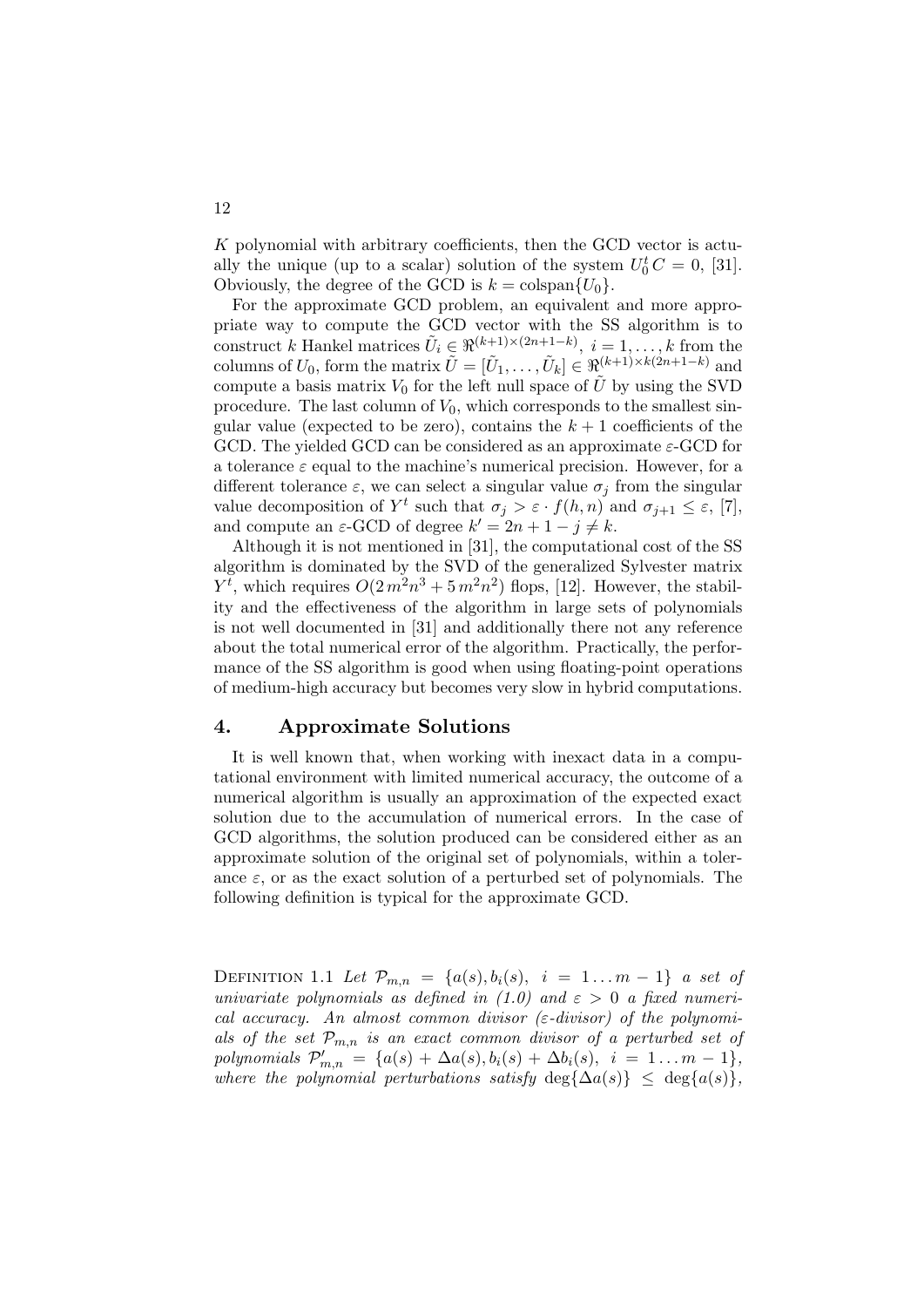$\deg{\{\Delta b_i(s)\}} \leq \deg{b_i(s)\}\$ and

$$
\|\Delta a(s)\|^2 + \sum_{i=1}^{m-1} \|\Delta b_i(s)\|^2 < \varepsilon \tag{1.4}
$$

An approximate GCD ( $\varepsilon$ -GCD) of the set  $\mathcal{P}_{m,n}$  is an  $\varepsilon$ -divisor of maximum degree.

The computation of the GCD of a set polynomials is nongeneric. Generally, in most GCD problems the degree of the GCD is unknown and thus a numerical algorithm can easily produce misleading results. An approach to this problem is to certify and fix a maximum degree according to appropriate theorems and techniques [11, 33] and proceed with the computation of a common divisor of this particular degree. The evaluation of the strength of a given approximation is another important issue here.

The definition of the *approximate GCD* as the exact GCD of a perturbed set has led to the development of a general approach for defining the approximate GCD, evaluating the strength of approximation and finally defining the notion of the optimal approximate GCD as a distance problem [19]. In fact, recent results on the representation of the GCD [13, 19], using Toeplitz matrices and generalized resultants (Sylvester matrices), allow the reduction of the approximate GCD computation to an equivalent approximate factorization of generalized resultants. Specifically, for a given set of polynomials  $\mathcal{P}_{m,n}$  and its GCD of degree  $k$  :

$$
g(s) = s^k + \lambda_1 s^{k-1} + \ldots + \lambda_k, \ \lambda_k \neq 0
$$

it holds that [13] :

$$
S_{\mathcal{P}} = [O_k | S_{\mathcal{P}^c}] \cdot \Phi_g \tag{1.5}
$$

where  $S_p$  is the  $(mn + p) \times (n + p)$  Sylvester matrix of the set  $\mathcal{P}_{m,n}$ ,  $O_k$  is the  $(mn + p) \times k$  zero matrix,  $S_{\mathcal{P}^c}$  is the  $(mn + p) \times (n + p - k)$ Sylvester matrix of the set  $\mathcal{P}^c_{m,n-k}$  of coprime polynomials, obtained from the original set  $\mathcal{P}_{m,n}$  after dividing its elements by the GCD  $g(s)$ and, finally,  $\Phi_g$  is the  $(n+p) \times (n+p)$  lower triangular Toeplitz-like matrix of the polynomial  $g(s)$ .

We now define the strength of an r-order approximate common divisor of a polynomial set  $\mathcal{P}_{m,n}$  [19] :

DEFINITION 1.2 Let  $\mathcal{P}_{m,n}$  and  $v(s) \in \Re[s], deg\{v(s)\} = r \leq p$ . The polynomial  $v(s)$  is an r-order approximate common divisor of  $\mathcal{P}_{m,n}$  and its strength is defined as a solution of the following minimization problem :

$$
f(\mathcal{P}, \mathcal{P}^c) = \min_{\forall \mathcal{P}^c} \{ \| S_{\mathcal{P}} - [O_r | S_{\mathcal{P}^c}] \cdot \Phi_v \|_F \}
$$
(1.6)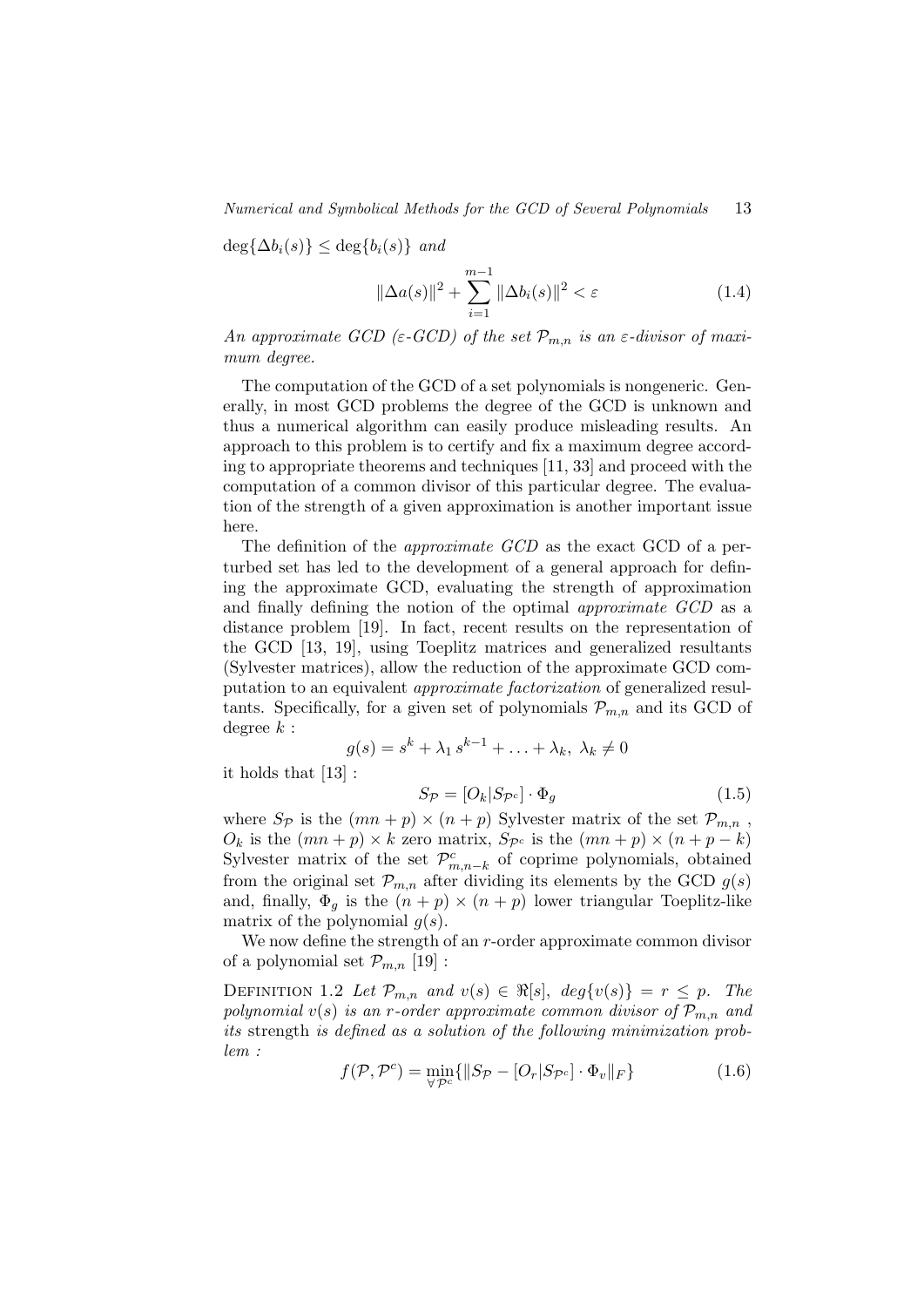Furthermore,  $v(s)$  is an r-order approximate GCD of  $\mathcal{P}_{m,n}$  if the minimum corresponds to a coprime set  $\mathcal{P}_{m,n-r}^c$ , or to a full rank  $S_{\mathcal{P}^c}$ .

We prefer to use as a metric the Frobenius matrix norm [8] denoted by  $\|\cdot\|_F$ , which relates in a direct way to the set of polynomials. However, the minimization problem in Definition 1.2 cannot be solved easily, because it may involve too many arbitrary parameters.

Let us have a polynomial  $v(s) \in \Re[s]$  of degree r given as a solution by a GCD algorithm. We consider it as an exact GCD of a perturbed set of polynomials  $\mathcal{P}'_{m,n}$  of the form :

$$
\mathcal{P}'_{m,n} \triangleq \mathcal{P}_{m,n} - \mathcal{Q}_{m,n} \qquad (1.7a)
$$
\n
$$
= \left\{ p'_i(s) = p_i(s) - q_i(s) : \deg\{q_i(s)\} \leq \deg\{p_i(s)\}, i = 1, \dots, m \right\} \qquad (1.7b)
$$

where  $\mathcal{Q}_{m,n}$  denotes the set of polynomial perturbations [13]. The polynomials of the set  $\mathcal{Q}_{m,n}$  have arbitrary coefficients, which pass to the polynomials of the set  $\mathcal{P}'_{m,n}$ . If we use now the respective generalized resultants (Sylvester matrices) for each set in equation (1.7a), the following relation appears :

$$
S_{\mathcal{P}'} = S_{\mathcal{P}} - S_{\mathcal{Q}} \tag{1.8}
$$

It is clear that the exact GCD of a set of polynomials yields  $S_{\mathcal{Q}} =$  $O \Rightarrow ||S_{\mathcal{Q}}||_F = 0$ . Therefore, we may consider a polynomial as a good approximation of the exact GCD, if  $||S_{\mathcal{Q}}||_F$  is close enough to zero. In the following, our intention is to find some bounds for  $||S_{\mathcal{Q}}||_F$ .

If we use the factorization of generalized resultants as described in  $(1.5)$ , we will have :

$$
S_{\mathcal{Q}} = S_{\mathcal{P}} - [O_r | S_{\mathcal{P}'}^c] \cdot \Phi_v \Leftrightarrow
$$
  

$$
S_{\mathcal{Q}} \cdot \Phi_v^{-1} = S_{\mathcal{P}} \cdot \Phi_v^{-1} - [O_r | S_{\mathcal{P}'}^c]
$$
 (1.9)

where  $\Phi_v^{-1}$  is the inverse of  $\Phi_v$ . It is important to notice here that  $\mathcal{P}'^c$ contains arbitrary parameters. We can select specific values for these parameters such as :

$$
S_{\mathcal{P}} \cdot \Phi_v^{-1} - [O_r | S_{\mathcal{P}'}^c] = [S^{(r)} | O_{n+p-r}] \equiv \widehat{S}
$$
 (1.10)

Therefore, from equations  $(1.9)$  and  $(1.10)$  it follows :

$$
S_{\mathcal{Q}} \cdot \Phi_v^{-1} = \widehat{S}
$$

$$
S_{\mathcal{Q}} = \widehat{S} \cdot \Phi_v
$$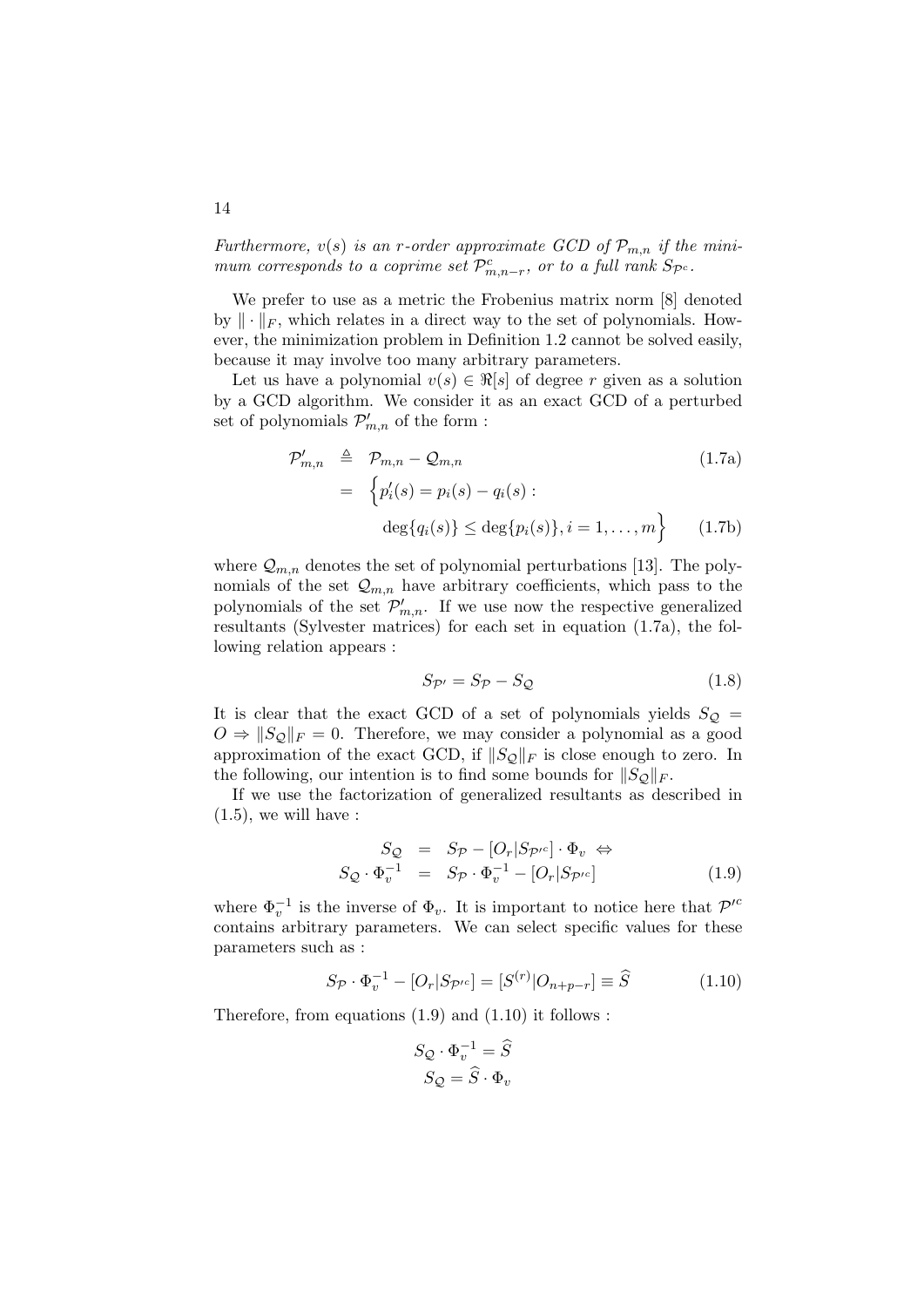and, since Cond $(\Phi_v) = ||\Phi_v||_F ||\Phi_v^{-1}||_F \geq n + p$ , [8], we conclude with the following inequality :

$$
\frac{\|\hat{S}\|_{F}}{\|\Phi_v^{-1}\|_{F}} \le \|S_{\mathcal{Q}}\|_{F} \le \|\hat{S}\|_{F}\|\Phi_v\|_{F}
$$
\n(1.11)

If  $v(s)$  has the same degree as the exact GCD of the set, the properties

$$
\underline{\mathcal{S}_v} = \frac{\|S\|_F}{\|\Phi_v^{-1}\|_F} \quad \text{and} \quad \overline{\mathcal{S}_v} = \|\widehat{S}\|_F \|\Phi_v\|_F \tag{1.12}
$$

characterizes the quality of the proximity of  $v(s)$  to the exact GCD of the set  $\mathcal{P}_{m,n}$  and we shall refer to them as the minimum and maximum strength numbers of  $v(s)$  respectively.

These strength numbers are useful indicators for the evaluation of the strength of a given approximate GCD. More particularly, if  $S_v \geq 1$ , then the strength of the given approximation is bad and the opposite holds if  $\overline{\mathcal{S}_v}$  < 1. Normally, we prefer solutions with maximum strength number  $\overline{\mathcal{S}_v}$  << 1 or better close to the numerical software accuracy of the system. Otherwise, we have to solve the minimization problem (1.6) to find the actual strength. The advantage is that the computation of the strength numbers is straightforward and can give us information about the strength of a GCD before we go to an optimization method.

#### 4.1 Computational Examples

The previous methods have been applied to many sets of polynomials. The final results using variable floating point, symbolic and hybrid operations are presented in tables 1 - 4. The following notation is used in the tables.

| m                    | : the number of polynomials                    |
|----------------------|------------------------------------------------|
| $\, n$               | : the maximum degree of the polynomials        |
| $\boldsymbol{p}$     | : the second maximum degree of the polynomials |
| d                    | : the degree of the GCD                        |
| Tol                  | : numerical accuracy $\varepsilon$             |
| Rel                  | : the numerical relative error                 |
|                      | Strength: the strength of the GCD              |
| $\operatorname{Dig}$ | : the digits of software accuracy              |
| Time                 | : the required time in seconds                 |
| Flops                | : the required flops                           |
| Num                  | : numerical implementation                     |
| Sym                  | : symbolical implementation                    |
| Hybrid               | : Hybrid implementation                        |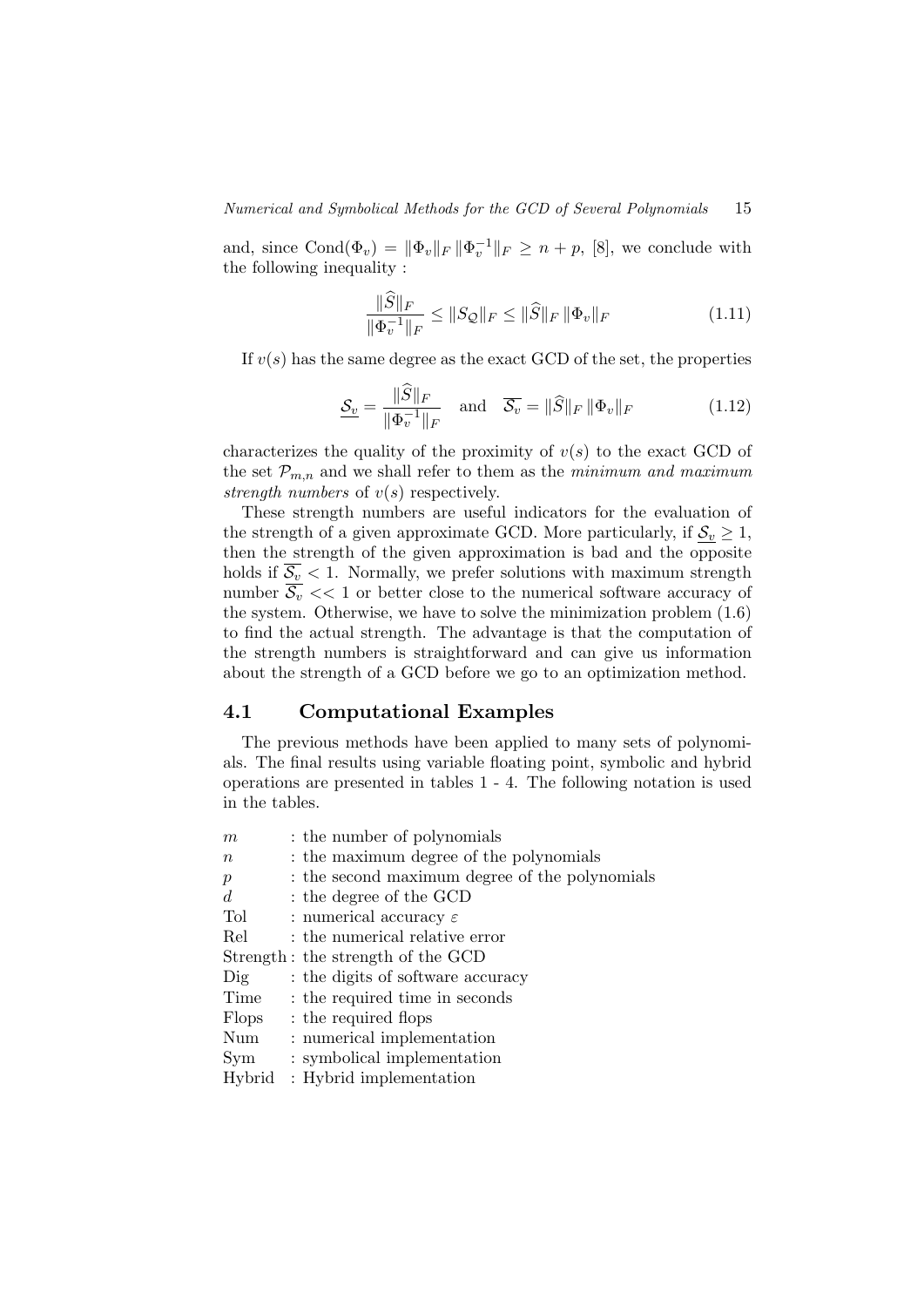In tables 1 & 2 the results of the following example sets are presented : Example I : Two polynomials of degree 16 and 14 with integer coefficients of 8 digits and GCD degree 4, [2].

Example II : Eleven polynomials of degree 17 with integer coefficients of 2 digits and GCD degree 3, [28].

Example III : Two polynomials of degree 12 and GCD degree 6, (example 1, [37]). The roots of the polynomials spread on the circles of radius 0.5 and 1.5.

Comment : In tables 1 and 2 the tolerance (Tol) is fixed and the digits are variable. In tables 3 and 4 both tolerance and digits are fixed.

#### 5. Numerical, Symbolical and Hybrid Behavior of the methods

All the sets of polynomials have been tested numerically and symbolically. Executing the programs symbolically, there are no floating point errors during the processes and the final result is the exact GCD of the polynomials. But the time required for symbolical computations is considerable. On the other hand, the floating-point operations and the accumulation of rounding errors force us to use accuracies on which the GCD is dependent. Different accuracies may lead to different GCDs. This is the main disadvantage of numerical methods. However, the required time is less than the corresponding time of symbolical methods. The use of the partial SVD [26, 35] can reduce the execution time of ERES, MRMP and SMP methods.

Having tested thoroughly, the ERES, RERE, MRERE, SMP methods computing the GCD of several sets of polynomials, we have reached the following conclusions about the behavior of the methods :

(a) The ERES method behaves very well in Hybrid mode, since it produces accurate results fast enough. The method becomes slower in the case of small sets of polynomials of high degree.

(b) The MRERE methods behave very well in numerical mode for various kinds of sets of polynomials and especially in large sets of polynomials of high degree, but lose their speed, when using symbolic type of operations.

(c) The RERE methods demand significantly more flops in comparison with MRERE methods and their complexity makes them inefficient methods.

(d) The MRMP method demands much more time and flops than the SMP method without producing better results.

(e) It seems that for large sets of linearly depended polynomials the Hybrid ERES and the Numerical MRERE yield better results in ac-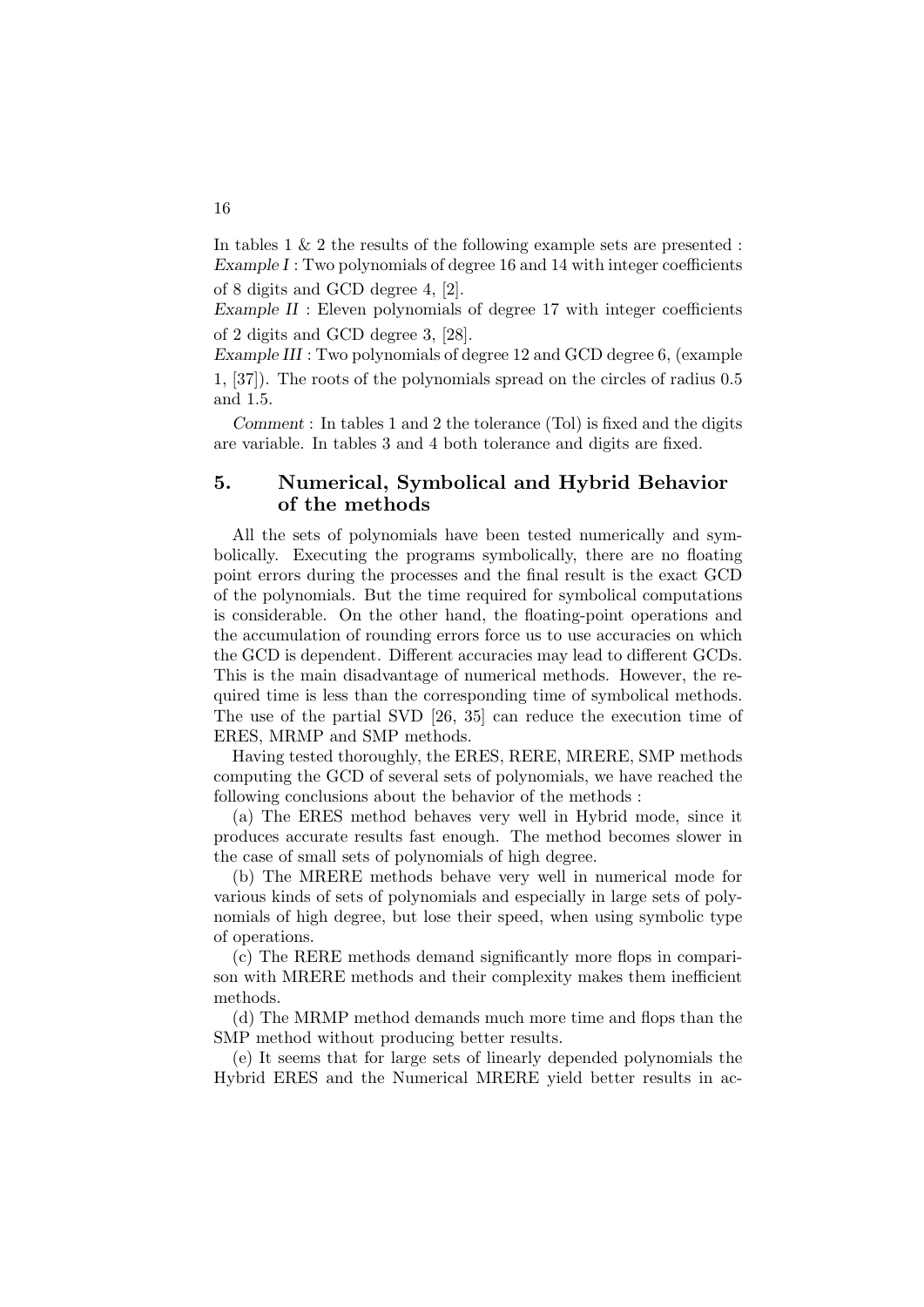| Example |                                                                                                                                            | <b>ERES</b>         | RERE (LU)             |                      | MRERE (LU)            |              | RERE (QR)             |                      |
|---------|--------------------------------------------------------------------------------------------------------------------------------------------|---------------------|-----------------------|----------------------|-----------------------|--------------|-----------------------|----------------------|
|         |                                                                                                                                            | Hybrid              | Num                   | $\operatorname{Sym}$ | Num                   | Sym          | Num                   | $\operatorname{Sym}$ |
|         | Dig                                                                                                                                        | $16\,$              | 32                    |                      | 32                    |              | 35                    |                      |
|         | Rel                                                                                                                                        | $\circ$             | $0.50 \cdot 10^{-24}$ |                      | $0.50 \cdot 10^{-24}$ |              | $0.13 \cdot 10^{-24}$ | $\circ$              |
|         | Strength                                                                                                                                   | $\circ$             | $0.20 \cdot 10^{-22}$ | $\circ$              | $0.20\cdot10^{-22}$   |              | $0.37\cdot10^{-23}$   | $\circ$              |
|         | Time                                                                                                                                       | 1.842               | $0.020\,$             | 0.120                | 0.081                 |              | 0.060                 | 0.270                |
|         | Flops                                                                                                                                      | 162140              | 14400                 | $\bar{\bar{1}}$      | 0626                  |              | 32400                 | ĭ.                   |
| $\Box$  | Dig                                                                                                                                        | $\frac{16}{1}$      | 24                    |                      | 25                    |              | 25                    |                      |
|         | Rel                                                                                                                                        | $\circ$             | $0.90\cdot10^{-21}$   |                      | $0.12\cdot10^{-19}$   | $\circ$      | $0.40\cdot10^{-21}$   | $\circ$              |
|         | Strength                                                                                                                                   | $\circ$             | $0.21\cdot10^{-20}$   |                      | $0.18\cdot10^{-19}$   | $\circ$      | $0.24\cdot10^{-20}$   | $\circ$              |
|         | Time                                                                                                                                       | 1.342               | $0.260\,$             | 2.190                | 0.161                 | 1.432        | $0.881\,$             | 4.513                |
|         | Flops                                                                                                                                      | 112437              | 176000                | $\mathbf{I}$         | 87529                 | $\mathbf{I}$ | 362667                | I.                   |
| $\Xi$   | Dig                                                                                                                                        | $16\,$              | 18                    |                      | <b>18</b>             | ı            | <sup>19</sup>         |                      |
|         | Rel                                                                                                                                        | $\circ$             | $0.68 \cdot 10^{-17}$ |                      | $0.68\cdot10^{-17}$   |              | $0.13\cdot10^{-17}$   | $\circ$              |
|         | Strength                                                                                                                                   | $\circ$             | $0.32 \cdot 10^{-16}$ |                      | $0.32\cdot10^{-16}$   | $\circ$      | $0.66\cdot10^{-17}$   | $\circ$              |
|         | Time                                                                                                                                       | 2.794               | $0.010\,$             | 0.340                | 1000                  | 0.234        | 0.030                 | 0.793                |
|         | Flops                                                                                                                                      | 162140              | 6912                  |                      | 4759                  | ı            | 16128                 | ı                    |
|         | Example II : $m = 11$ , $n = 17$ , $p = 17$ , $d = 3$<br>Example II : $m = 3$ , $m = 13$ , $p = 17$ , $d = 3$<br>Example I : $m=2$ , $n=1$ | $16, p = 14, d = 4$ |                       |                      |                       |              |                       |                      |

Example III :

 $m=2,$ n

 $n = 12, p = 12, d = 6$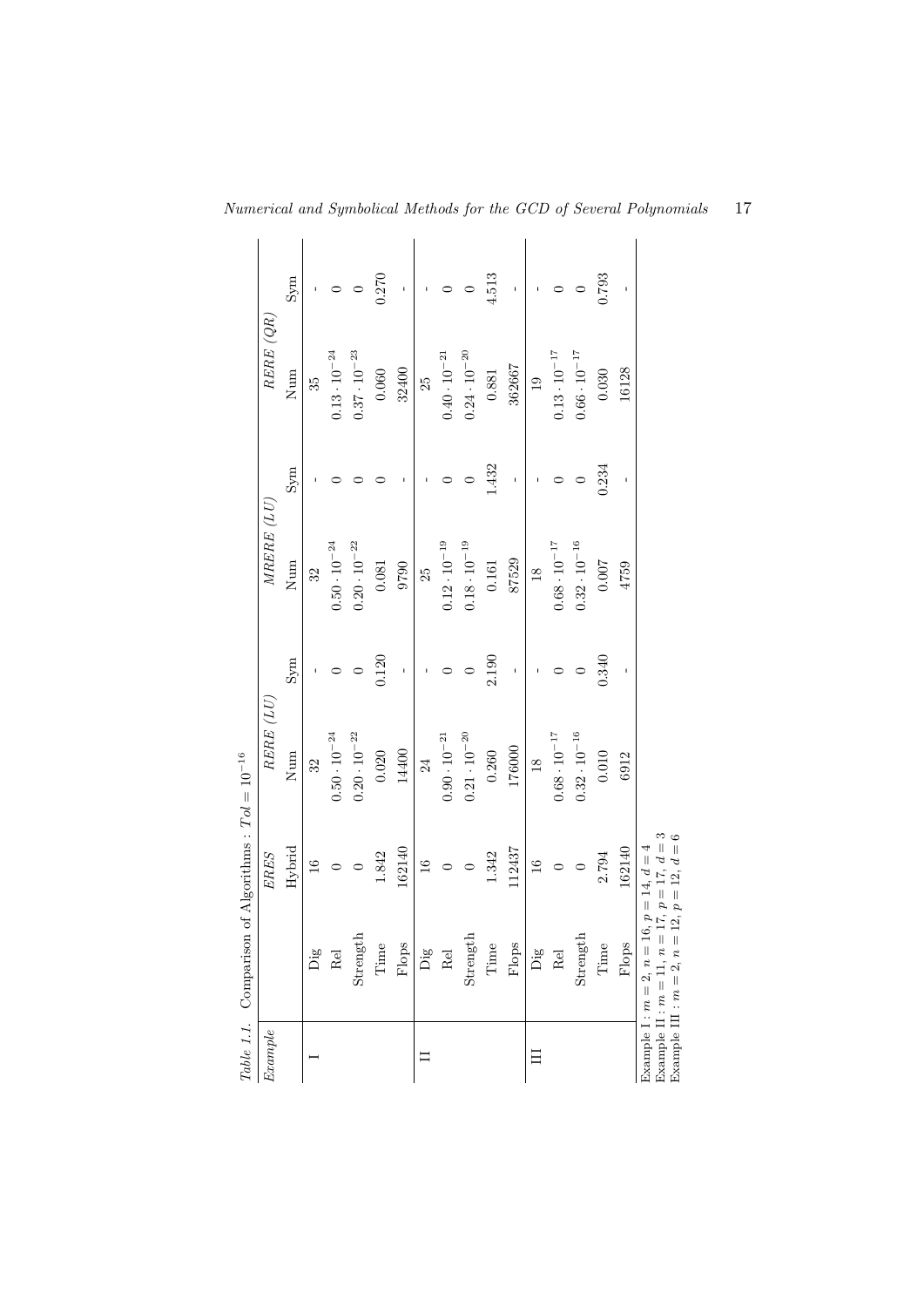|         |                                                                                                     | Table 1.2. Comparison of Algorithms : $Tol = 10^{-16}$                      |               |                       |                       |                     |  |
|---------|-----------------------------------------------------------------------------------------------------|-----------------------------------------------------------------------------|---------------|-----------------------|-----------------------|---------------------|--|
| Example |                                                                                                     | MRERE (QR)                                                                  |               | MRMP                  | $\overline{MP}$       | SS                  |  |
|         |                                                                                                     | Num                                                                         | Sym           | Hybrid                | Hybrid                | Num                 |  |
|         | Dig                                                                                                 | 35                                                                          |               | 25                    | 27                    | 25                  |  |
|         | Rel                                                                                                 | $0.13\cdot10^{-24}$                                                         | $\circ$       | $0.26 \cdot 10^{-13}$ | $0.19\cdot10^{-13}$   | $2.90\cdot10^{-12}$ |  |
|         | Strength                                                                                            | $0.37\cdot10^{-23}$                                                         |               | $0.31\cdot10^{-6}$    | $0.96 \cdot 10^{-11}$ | $0.2\cdot10^{-1}$   |  |
|         | Time                                                                                                | 0.050                                                                       | 0.169         | 0.050                 | 0.060                 | 0.985               |  |
|         | Flops                                                                                               | 19580                                                                       | f,            | 267080                | 121314                | 91898532            |  |
|         | $\operatorname{Di}\nolimits_{\mathcal{B}}$                                                          | 25                                                                          |               | $\overline{20}$       | $\overline{21}$       | 20                  |  |
|         | Rel                                                                                                 | $0.95\cdot10^{-21}$                                                         |               | $0.25\cdot10^{-17}$   | $0.80\cdot 10^{-17}$  | $6.0\cdot10^{-19}$  |  |
|         | Strength                                                                                            | $0.15\cdot10^{-20}$                                                         |               | $0.56\cdot10^{-16}$   | $0.33\cdot10^{-16}$   | $5.51\cdot10^{-14}$ |  |
|         | Time                                                                                                | 0.381                                                                       | 2.178         | 3.395                 | $0.861\,$             | 5.360               |  |
|         | Flops                                                                                               | 175058                                                                      | $\bar{\rm I}$ | 761725                | 56664                 | $4.1\cdot10^9$      |  |
| 目       | Dig                                                                                                 | 19                                                                          |               | $\frac{19}{2}$        | 21                    | $\overline{20}$     |  |
|         | Rel                                                                                                 | $0.13\cdot10^{-17}$                                                         |               | $0.65 \cdot 10^{-12}$ | $0.59\cdot10^{-17}$   | $6.9\cdot10^{-19}$  |  |
|         | Strength                                                                                            | $0.66\cdot10^{-17}$                                                         |               | $0.38 \cdot 10^{-11}$ | $0.28 \cdot 10^{-16}$ | $3.35\cdot10^{-18}$ |  |
|         | Time                                                                                                | 0.020                                                                       | 0.468         | 2.835                 | 0.290                 | 0.579               |  |
|         | Flops                                                                                               | 9517                                                                        |               | 126720                | 50832                 | 24082500            |  |
|         | Example I : $m = 2$ , $n = 16$ ,<br>Example II : $m = 11$ , $n = 1$<br>Example III : $m = 2, n = 1$ | $2, p = 12, d = 6$<br>, $p = 14$ , $d = 4$<br>$\Gamma$ , $p = 17$ , $d = 3$ |               |                       |                       |                     |  |

Example III :  $m = 2$ ,  $n = 12$ ,  $p = 12$ ,  $d = 6$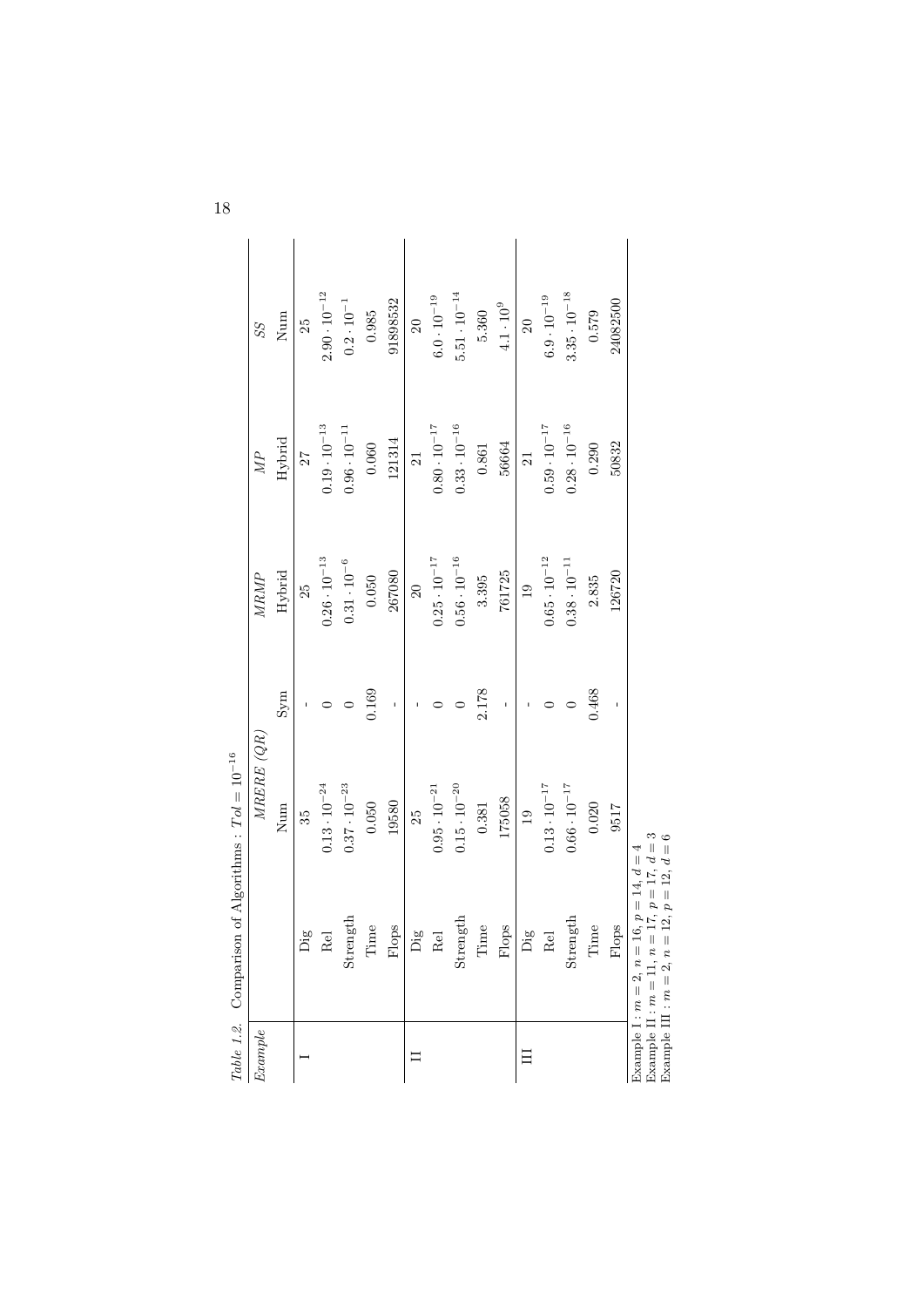|              |                                                                                           |                     |                                                                    | Table 1.3. Comparison of Algorithms : Tol = $10^{-16}$ , Dig = 32 |                     |                        |                       |                       |                     |
|--------------|-------------------------------------------------------------------------------------------|---------------------|--------------------------------------------------------------------|-------------------------------------------------------------------|---------------------|------------------------|-----------------------|-----------------------|---------------------|
|              |                                                                                           | ERES                | <i>RERE(LU)</i>                                                    | MRERE(LU)                                                         |                     | $RERE(QR)$ $MRERE(QR)$ | $MRMP$                | $\overline{MP}$       | SS                  |
|              |                                                                                           | Hybrid              | Numerical                                                          | Numerical                                                         | Numerical           | Numerical              | Hybrid                | Hybrid                | Numerical           |
|              | Rel                                                                                       | $3.31\cdot10^{-31}$ | $3.82 \cdot 10^{-30}$                                              | $2.94 \cdot 10^{-31}$                                             | $1.35\cdot10^{-29}$ | $3.36 \cdot 10^{-30}$  | $2.08 \cdot 10^{-31}$ | $2.49 \cdot 10^{-31}$ | $2.15\cdot10^{-31}$ |
|              | Strength                                                                                  | $1.25\cdot10^{-27}$ | $6.11\cdot10^{-26}$                                                | $7.70 \cdot 10^{-27}$                                             | $3.30\cdot10^{-25}$ | $5.56\cdot10^{-26}$    | $2.60\cdot10^{-26}$   | $3.28\cdot10^{-26}$   | $8.95\cdot10^{-27}$ |
|              | Time                                                                                      | 0.094               | 0.016                                                              | $0.016\,$                                                         | $\,0.031$           | 0.015                  | 0.125                 | 0.063                 | 0.203               |
|              | Flops                                                                                     | 471                 | 2584                                                               | 1447                                                              | 5167                | 7002                   | 7916                  | 2480                  | 5445000             |
| $\mathbf{m}$ | Rel                                                                                       | $1.30\cdot10^{-31}$ | $4.56\cdot10^{-26}$                                                | $2.01\cdot10^{-28}$                                               | $5.56\cdot10^{-27}$ | $3.80\cdot10^{-26}$    | $1.82\cdot10^{-26}$   | $1.53 \cdot 10^{-27}$ | $6.12\cdot10^{-31}$ |
|              | Strength                                                                                  | $4.26\cdot10^{-27}$ | $1.49\cdot10^{-23}$                                                | $6.42\cdot10^{-24}$                                               | $1.16\cdot10^{-21}$ | $1.44\cdot10^{-21}$    | $1.66\cdot10^{-21}$   | $1.01\cdot10^{-22}$   | $4.37\cdot10^{-26}$ |
|              | Time                                                                                      | 0.141               | 0.047                                                              | 0.031                                                             | 0.172               | 0.063                  | 0.937                 | 0.156                 | $1.0\,$             |
|              | Flops                                                                                     | 000                 | 20667                                                              | 11894                                                             | 41334               | 20603                  | 73334                 | 2480                  | $1.2\cdot10^9$      |
| $\circ$      | Rel                                                                                       | $3.82\cdot10^{-32}$ | $2.43\cdot10^{-28}$                                                | $1.78\cdot10^{-29}$                                               | $1.98\cdot10^{-23}$ | $5.11\cdot10^{-23}$    | $3.16 \cdot 10^{-24}$ | $2.14\cdot10^{-25}$   | $2.02\cdot10^{-31}$ |
|              | Strength                                                                                  | $3.03\cdot10^{-26}$ | $1.99\cdot10^{-23}$                                                | $9.96\cdot10^{-25}$                                               | $1.47\cdot10^{-18}$ | $3.34\cdot10^{-18}$    | $5.59\cdot10^{-19}$   | $1.85\cdot10^{-20}$   | $7.07\cdot10^{-26}$ |
|              | Time                                                                                      | 0.110               | 0.094                                                              | 0.032                                                             | 0.375               | 0.172                  | 1.516                 | 0.203                 | 2.375               |
|              | Flops                                                                                     | 1476                | 40896                                                              | 19355                                                             | 81792               | 30334                  | 126720                | 4575                  | $5.7 \cdot 10^{9}$  |
|              | Example A : $m = 10$ , $n =$<br>Example C : $m = 10$ , $n =$<br>Example $B : m = 10, n =$ |                     | 15, $p = 10, d = 3$<br>10, $p = 10$ , $d = 2$<br>$5, p = 5, d = 2$ |                                                                   |                     |                        |                       |                       |                     |

 $m = 10,$ 

 $n = 15, p = 10, d = 3$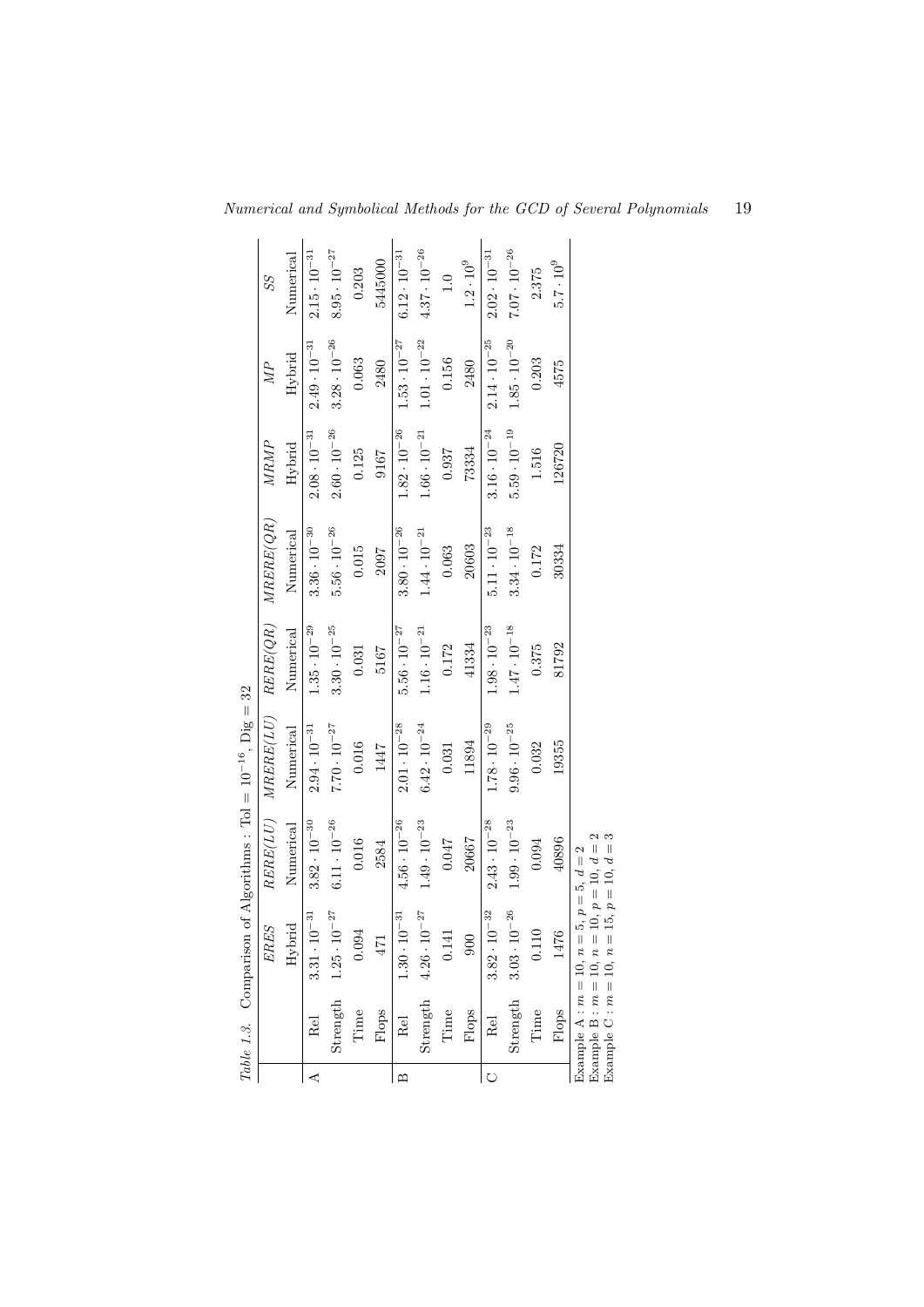|   |                              |                                                                                                               |                       | Table 1.4. Comparison of Algorithms : Tol = $10^{-16}$ , Dig = 32 |                       |                       |                       |                       |                     |
|---|------------------------------|---------------------------------------------------------------------------------------------------------------|-----------------------|-------------------------------------------------------------------|-----------------------|-----------------------|-----------------------|-----------------------|---------------------|
|   |                              | ERES                                                                                                          |                       | $RERE(LU)$ $MRERE(LU)$ $RERE(QR)$ $MRERE(QR)$                     |                       |                       | $MRMP$                | MP                    | SS                  |
|   |                              | Hybrid                                                                                                        | Numerical             | Numerical                                                         | Numerical             | Numerical             | Hybrid                | Hybrid                | Numerical           |
|   | Rel                          | $4.37\cdot10^{-32}$                                                                                           | 0.927                 | 0.928                                                             | 0.927                 | 0.928                 | $3.84\cdot10^{-27}$   | $1.51\cdot10^{-18}$   | $1.01\cdot10^{-30}$ |
|   | Strength                     | $6.10\cdot10^{-17}$                                                                                           | $4.53 \cdot 10^{-10}$ | $1.71\cdot10^{-9}$                                                | $2.93 \cdot 10^{-9}$  | $3.79 \cdot 10^{-10}$ | $5.026\cdot10^{-12}$  | $3.36\cdot10^{-12}$   | $1.48\cdot10^{-16}$ |
|   | Time                         | 5.203                                                                                                         | 1.328                 | 0.562                                                             | 2.719                 | 1.578                 | 18.048                | 4.078                 | 18.063              |
|   | Flops                        | 3993                                                                                                          | 479167                | 204917                                                            | 958334                | 372389                | 1145834               | 73684                 | $3.1\cdot10^{12}$   |
| 囯 | Rel                          | $4.31\cdot10^{-31}$                                                                                           | $0.14 \cdot 10^{-26}$ | $0.96 \cdot 10^{-30}$                                             | $0.13 \cdot 10^{-28}$ | $0.29 \cdot 10^{-28}$ | $0.95\cdot10^{-28}$   | $0.23 \cdot 10^{-28}$ | ×                   |
|   | Strength                     | $1.51\cdot10^{-27}$                                                                                           | $0.13\cdot10^{-26}$   | $0.16\cdot10^{-26}$                                               | $0.41\cdot10^{-26}$   | $0.42 \cdot 10^{-27}$ | $0.55\cdot10^{-23}$   | $0.33\cdot10^{-25}$   | ×                   |
|   | Time                         | 4.390                                                                                                         | 39.81                 | 2.75                                                              | 190.19                | $11.64\,$             | 32.92                 | 12.62                 | ×                   |
|   | Flops                        | 37266                                                                                                         | 10125000              | 1125291                                                           | 20331000              | 2250582               | 8933088               | 19551                 | ×                   |
| 匞 | Rel                          | $4.39\cdot10^{-32}$                                                                                           | $0.14\cdot10^{-26}$   | $0.96\cdot10^{-30}$                                               | $0.13 \cdot 10^{-28}$ | $0.29\cdot10^{-28}$   | $0.93\cdot10^{-25}$   | $0.55\cdot10^{-25}$   |                     |
|   |                              | Strength $4.67 \cdot 10^{-27}$                                                                                | $0.13\cdot10^{-26}$   | $0.16\cdot10^{-26}$                                               | $0.41\cdot10^{-26}$   | $0.42 \cdot 10^{-27}$ | $0.72 \cdot 10^{-22}$ | $0.48\cdot10^{-21}$   | ×                   |
|   | Time                         | 4.225                                                                                                         | 96.20                 | 3.22                                                              | 198.64                | 11.39                 | 51.35                 | 24.91                 | ×                   |
|   | Flops                        | 358875                                                                                                        | 9703225               | 485534                                                            | 19488301              | 971068                | 7433284               | 1125376               | ×                   |
|   | Example E : $m = 50$ , $n =$ | Example F : $m = 50$ , $n = 40$ , $p = 40$ , $d = 30$<br>Example D : $m = 15$ , $n = 25$ , $p = 25$ , $d = 5$ | $40, p = 40, d = 5$   |                                                                   |                       |                       |                       |                       |                     |

 $-39$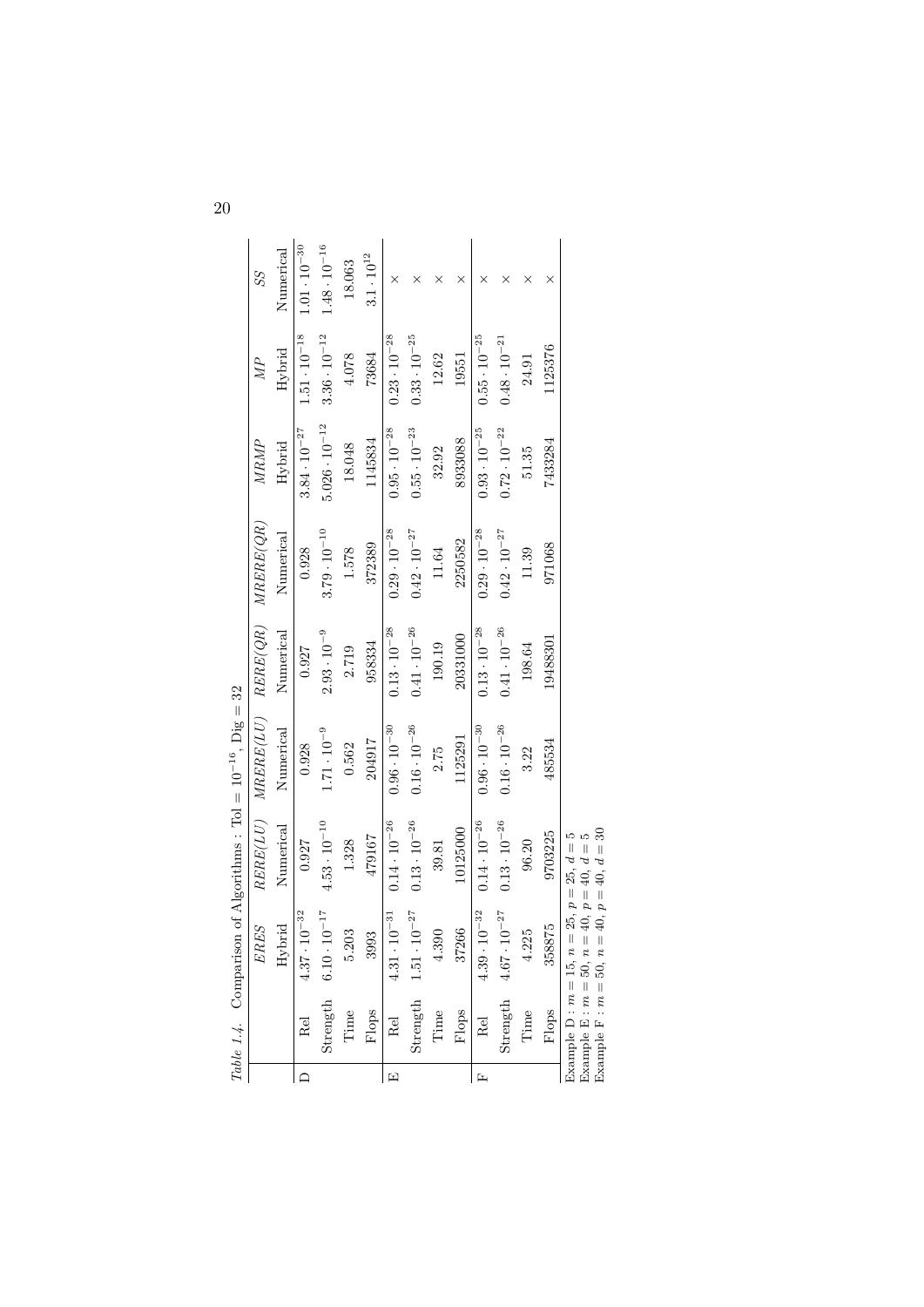ceptable time limits, number of digits, with negligible relative error and strength number.

A subtle point in the numerical calculations is that it is not always easy to specify the exact accuracy to get numerically the correct GCD. This can be overcome in symbolical implementation but the more polynomials and the higher degrees we have, the more time we need to compute the GCD. Thus, a combination of the above implementations can lead to an improvement in the overall performance of the algorithms. Of course the hybrid implementation depends on the nature of the algorithm. Not all algorithms can be benefit from a hybrid environment like ERES [5]. The conversion of the data to an appropriate type often leads to more accurate computations and thus less numerical errors.

In the following table we compare the algorithms computing the GCD of polynomials. We propose the most suitable algorithm for the computation of the GCD of two or several polynomials according to its stability, complexity and required computational time. In the following table,  $m$ denotes the number of polynomials and n the maximum degree.

| Decision     | Stability | $\boldsymbol{n}$ | m       | <i>Method</i> |
|--------------|-----------|------------------|---------|---------------|
| not proposed | stable    | high             | two     | <b>ERES</b>   |
| proposed     | stable    | high             | two     | RERE          |
| proposed     | stable    | high             | two     | <b>MRERE</b>  |
| not proposed | stable    | high             | two     | <b>SMP</b>    |
| not proposed | stable    | high             | two     | MRMP          |
| proposed     | stable    | high             | several | <b>ERES</b>   |
| not proposed | stable    | high             | several | RERE          |
| proposed     | stable    | high             | several | MRERE         |
| proposed     | stable    | high             | several | <b>SMP</b>    |
| not proposed | stable    | high             | several | MRMP          |

Table 1.5. Comparison of Algorithms: Computation of the GCD of polynomials.

#### 6. Conclusions

According to the comparison of algorithms that we made, we conclude with the following :

1 Matrix-based methods can handle many polynomials simultaneously, without resorting to the successive two at a time computations of the Euclidean or other pairwise based approaches. Although the computation of the GCD of a pair of polynomials, by using a Euclid-based algorithm, can be stable, it is not quite clear if such method can be generalised to a set of several polynomials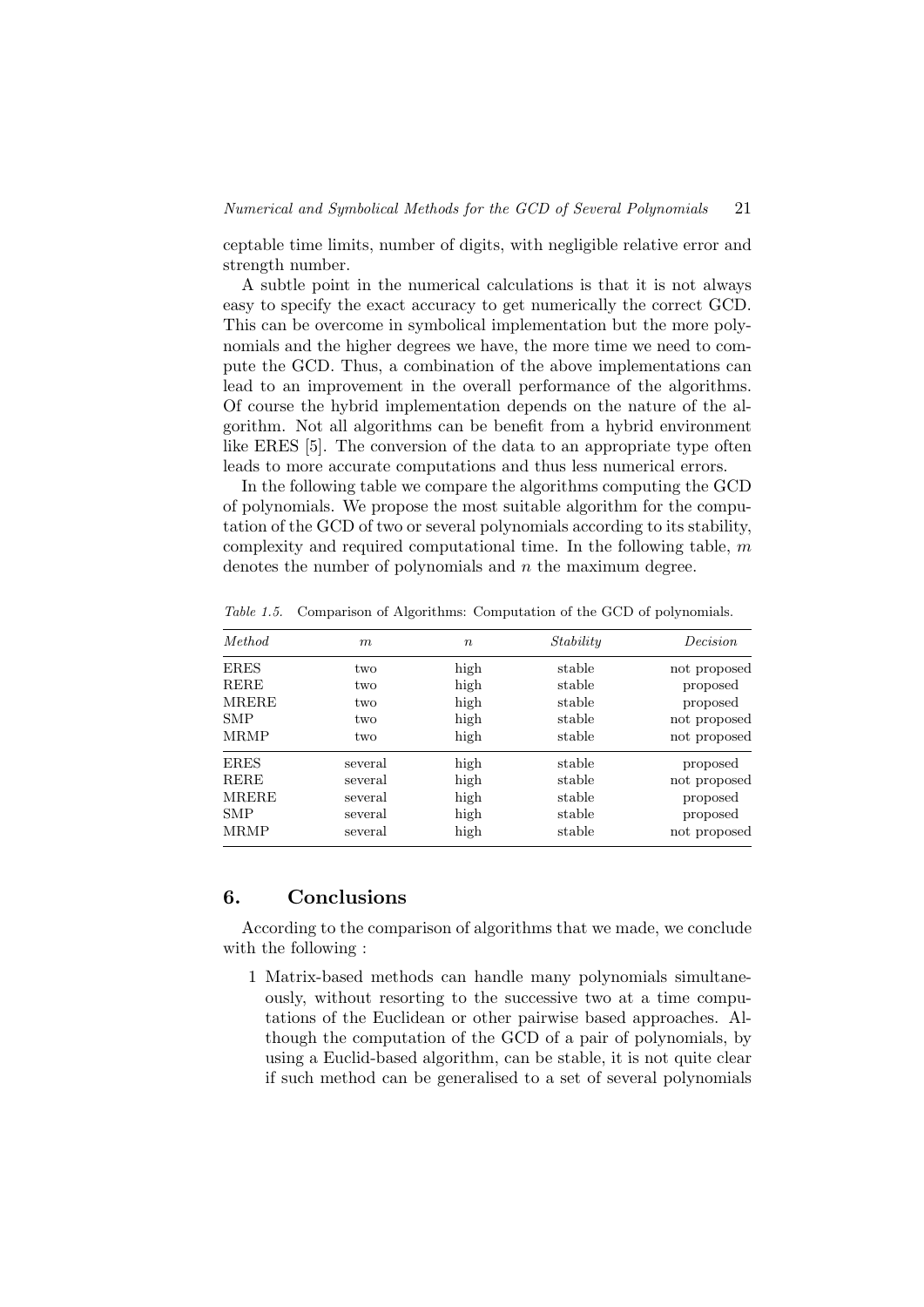and how this generalisation affects the complexity of the algorithm and the accuracy of the produced results. The sequential computation of the GCD in pairs often leads to an excessive accumulation of numerical errors especially in the case of large sets of polynomials and obviously create erroneous results. On the other hand, matrix-based methods tend to have better performance and numerical stability in the case of large sets of polynomials.

- 2 The development of robust computational procedures for engineering type models always has to take into account that the models have certain accuracy and that it is meaningless to continue computations beyond the accuracy of the original data set. Therefore, it is necessary to develop proper numerical termination criteria that allow the derivation of approximate solutions to the GCD computation problem [20, 27]. In [19] the definition of the approximate GCD is considered as a distance problem in a projective space. The new distance framework given for the approximate GCD provides the means for computing optimal solutions, as well as evaluating the strength of ad-hoc approximations derived from different algorithms.
- 3 The combination of symbolic-numeric operations performed effectively in a mixture of numerical and symbolical steps can increase the performance of a matrix-based GCD algorithm. Generally, symbolic processing is used to improve on the conditioning of the input data, or to handle a numerically ill-conditioned subproblem, and numeric tools are used in accelerating certain parts of an algorithm, or in computing approximate outputs. The effective combination of symbolic and numerical operations depends on the nature of an algebraic method and the proper handling of the input data either as rational or floating-point numbers. Symbolic-numeric implementation is possible in software programming environments with symbolic-numeric arithmetic capabilities such as Maple, Mathematica, Matlab and others, which involve the efficient combination of exact (rational-symbolic) and numerical (floating-point) operations. This combination gives a different perspective in the way to implement an algorithm and introduces the notion of *hybrid computations*. The nature of the ERES method allows the implementation of a programming algorithm that combines in an optimal setup the symbolical application of rows transformations and shifting, and the numerical computation of an appropriate termination criterion, which can provide the required approximate solutions. This combination highlights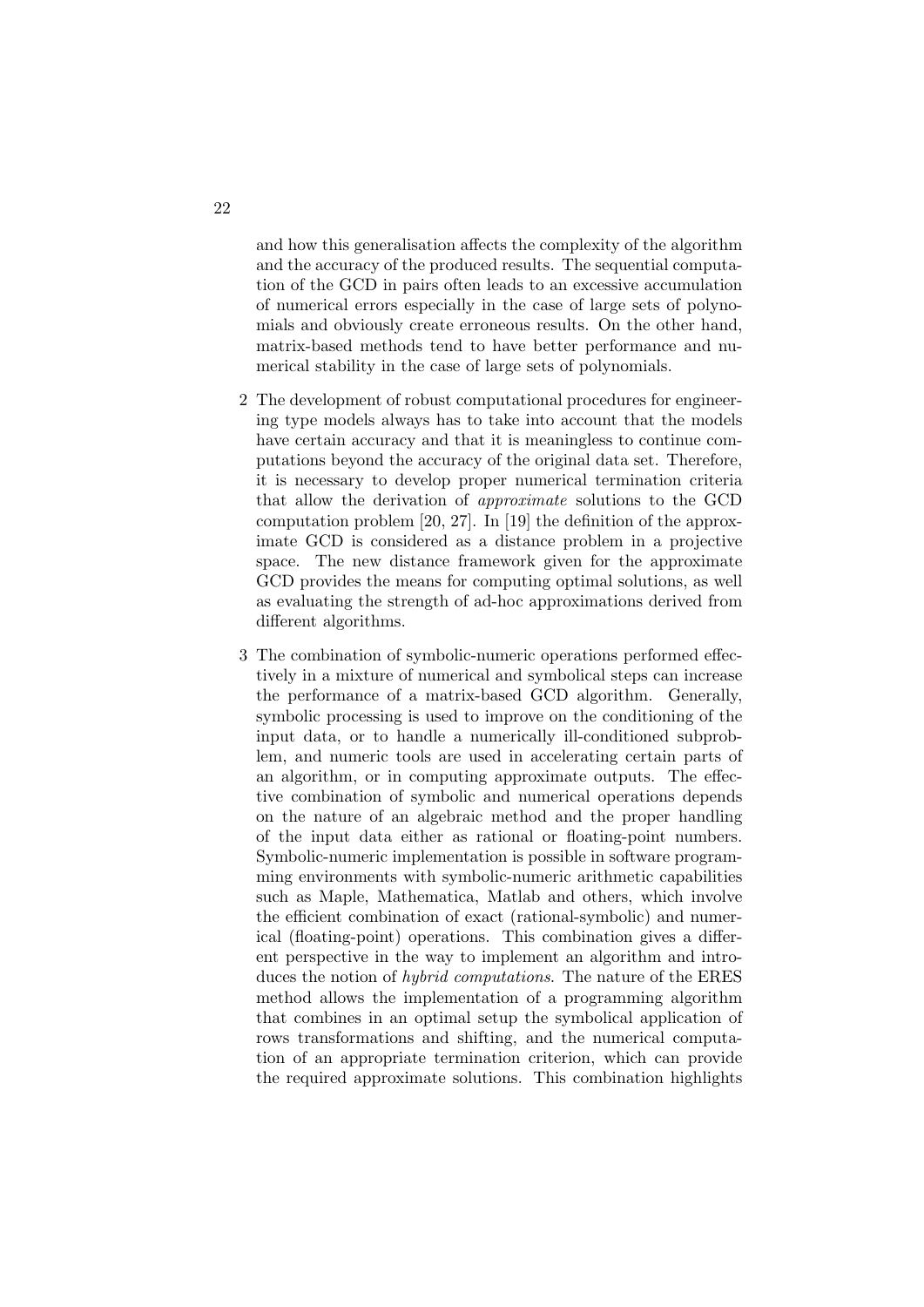the hybridity of the ERES method and makes it the most suitable method for the computation of approximate GCDs.

4 Most of the methods and algorithms, which were described in the previous section, perform singular value decomposition (svd). The necessary information that we need from the svd often has to do with the smallest or the greatest singular value (ERES, MP). Therefore a partial singular value decomposition algorithm [35] can be applied in order to speed up the whole process.

The paper is focused on the development of matrix-based algorithms for the GCD problem of sets of several real univariate polynomials, which is considered a part of the fundamental problem of computing nongeneric invariants.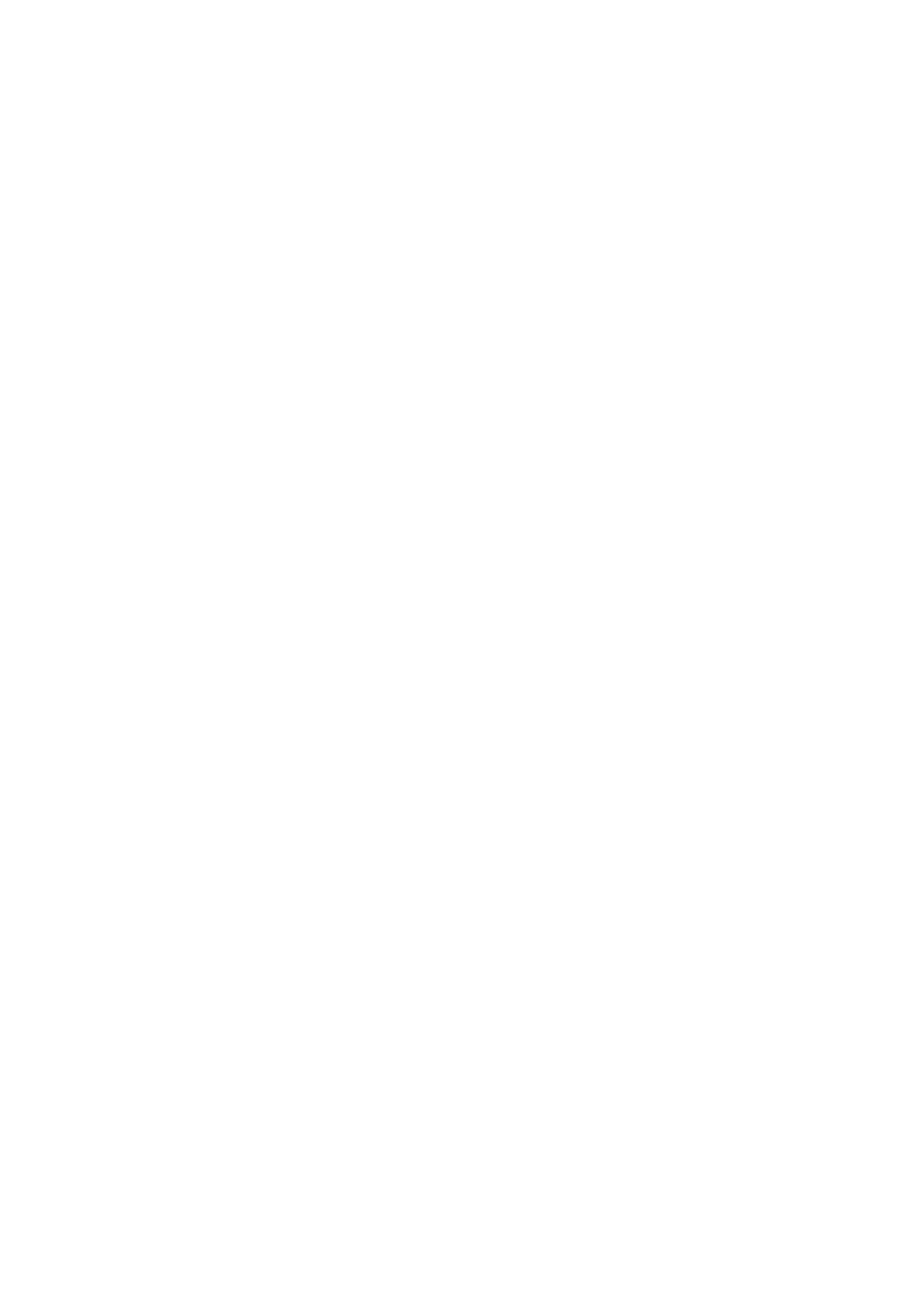## References

- [1] Blankiship, B., A new version of Euclid Algorithm, Amer. Math. Mon., 70, (1963), 742-744.
- [2] Barnett, S. Greatest common divisor of several polynomials, Proc. Cambridge Phil. Soc. 70 (1971), 263-268.
- [3] Barnett, S. Greatest common divisor from Generalized Sylvester Matrices, Proc. Cambridge Phil. Soc., 8, (1980), 271-279.
- [4] Chin, Corless and Corliss, Optimization Strategies for the Approximate GCD Problem, Proceedings Internat. Symp. Symbolic Algebraic Comput. (ISSAC'98), (1998), 228-235.
- [5] Christou, D. and Mitrouli, M., Estimation of the Greatest Common Divisor of many polynomials using hybrid computations performed by the ERES method, Appl. Num. Anal. and Comp. Math., Vol. 2, No. 3, (2005), 293-305.
- [6] Christou, D., Karcanias, N., Mitrouli, M. and Triantafyllou, D., Numerical and symbolical comparison of resultant type, ERES and MP methods computing the Greatest Common Divisor of several polynomials, Proc. European Control Conference ECC'07, Kos, Greece,  $(2007), 504-511.$
- [7] Corless, R. M., Gianni, P. M., Trager B. M. and Watt, S. M. The Singular Value Decomposition for Polynomial Systems, Proc. ISSAC'95, Quebec, Canada, (1995), 195-207.
- [8] Datta, B.N., Numerical Linear Algebra and Applications, Brooks/Cole Publishing Company - ITP, (1995).
- [9] Datta, B.N. Numerical Methods for Linear Control Systems, Elsevier Academic Press, (2004).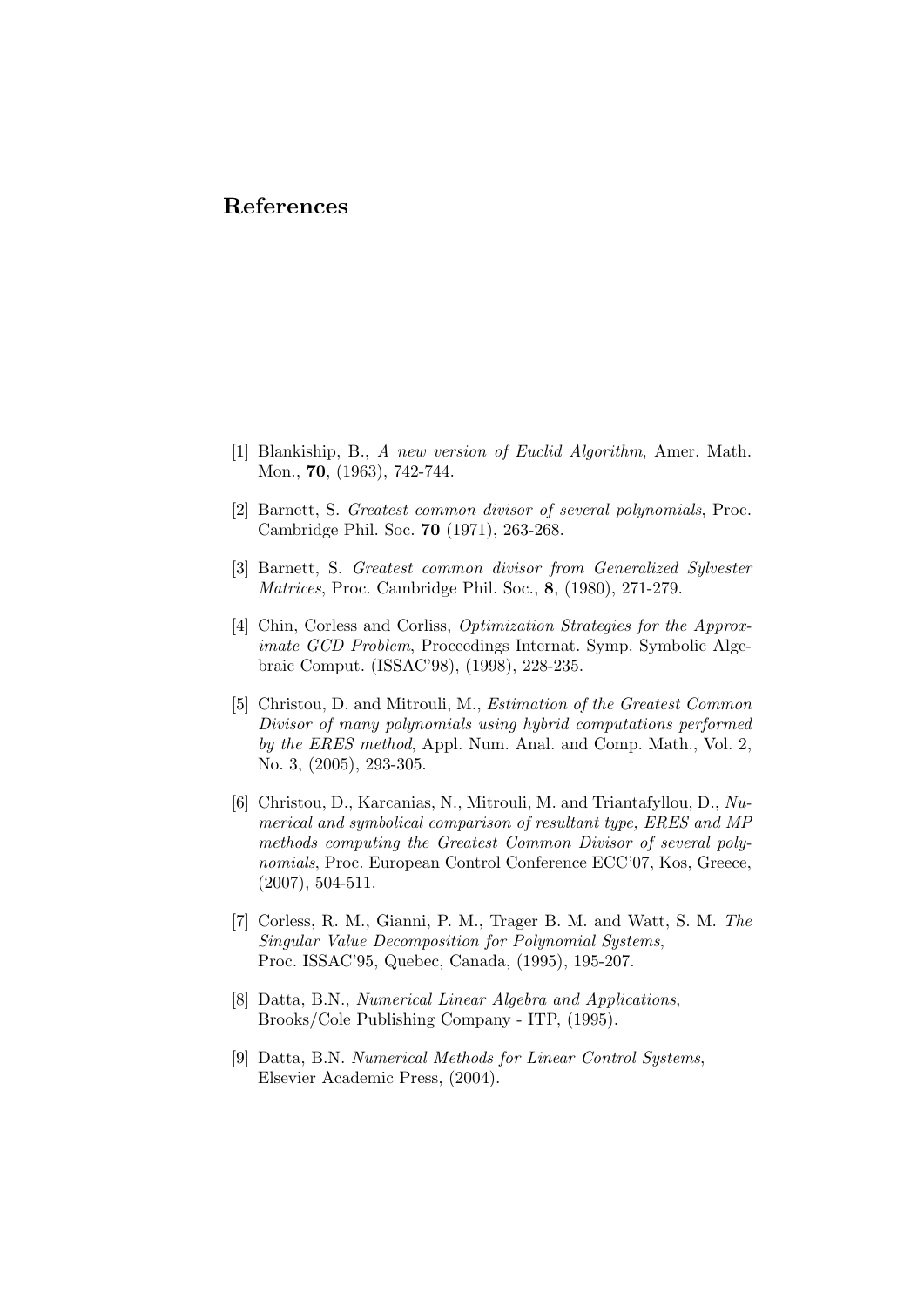- [10] Diaz-Toca, G. M. and Gonzalez-Vega, L., Computing greatest common divisors and squarefree decompositions through matrix methods: The parametric and approximate cases, Linear Algebra and its Appl., 412, (2006), 222-246.
- [11] Emiris, I.Z., Galligo, A. and Lombardi, H., Certified approximate univariate GCDs, J. Pure and Applied Algebra, 117-118, (1997), 229-251.
- [12] Golub, G.H. and Van Loan, C.F., Matrix Computations, Sec. Edition, The John Hopkins University Press, Baltimore, London, (1989).
- [13] Fatouros, S., Karcanias, N., Resultant properties of gcd of many polynomials and a factorization representation of gcd, Int. Journ. Control, 76 (2003), 1666-1683.
- [14] Hirsch, M. W. and Smale, S., Differential Equations, Dynamic Systems and Linear Algebra, Academic Press, New York, (1974).
- [15] Kailath, T., Linear Systems, Prentice Hall, Inc, Englewood Cliffs, New Jersey, (1980).
- [16] Karcanias, N., and Mitrouli, M., Approximate algebraic computations of algebraic invariants, Symbolic methods in control systems analysis and design, IEE Control Engin. Series, 56, (1999), 162-168.
- [17] Karcanias, N., Giannakopoulos, C., and Hubard, M., Almost zeros of a set of polynomials of  $\Re[s]$ , Int. J. of Control, **38**, (1983), 1213-1238.
- [18] Karcanias, N., Invariance properties and characterisation of the greatest common divisor of a set of polynomials, Int. Journ. Control, 46 (1987), 1751-1760.
- [19] Karcanias, N., Fatouros, S., Mitrouli, M., and Halikias, G.H., Approximate greatest common divisor of many polynomials, generalised resultants, and strength of approximation, Computers & Mathematics with Applications, 51, Issue 12, (2006), 1817-1830.
- [20] Karcanias, N. and Mitrouli, M., A Matrix Pencil Based Numerical Method for the Computation of the GCD of Polynomials, IEEE Trans. Autom. Cont., 39, (1994), 977-981.
- [21] Karcanias, N. and Mitrouli, M., Numerical Computation of the Least Common Multiple of a Set of Solynomials, Reliable Computing, 6, Issue 4, (2000), 439-457.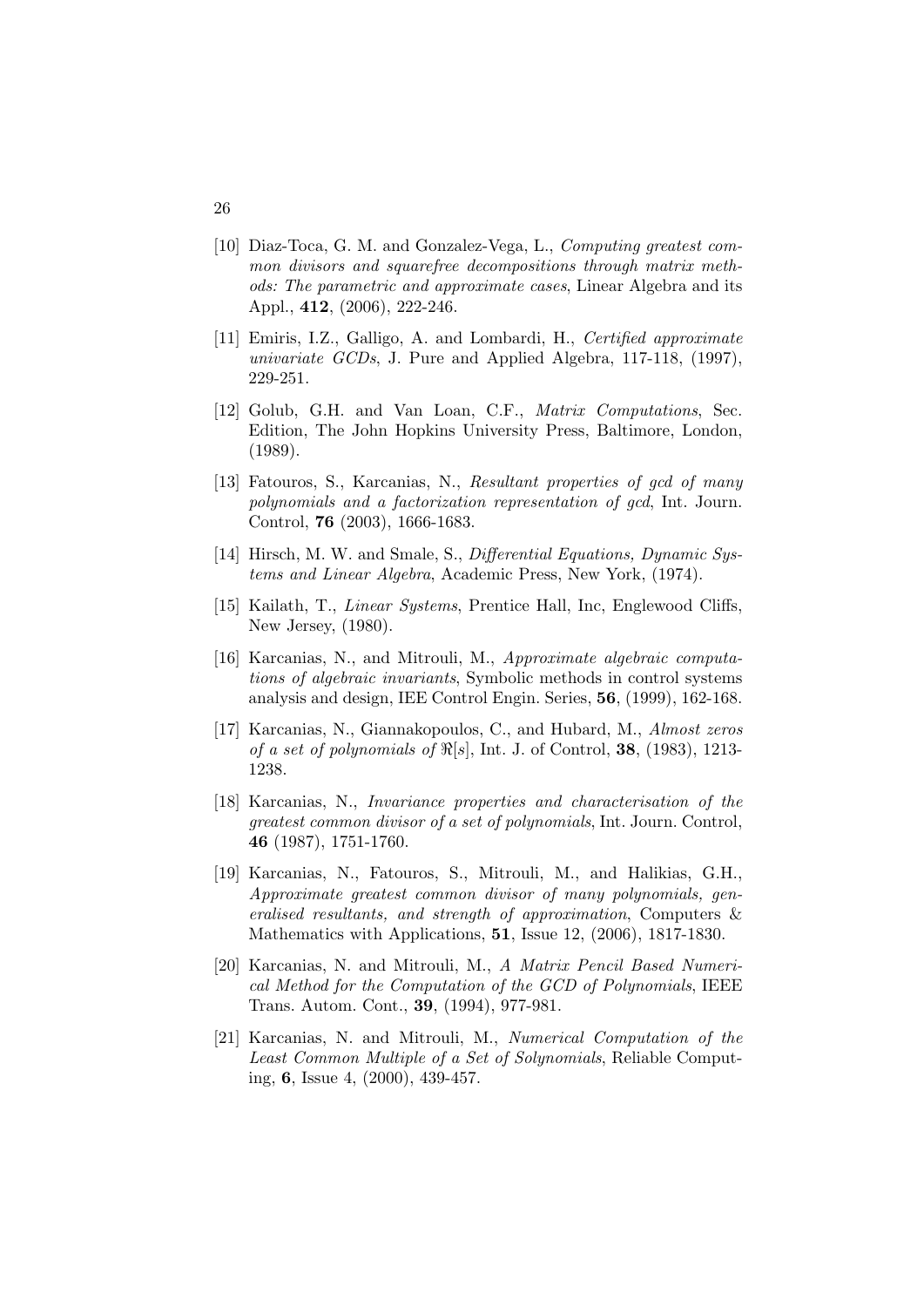- [22] Karcanias, N. and Mitrouli, M., System theoretic based characterisation and computation of the least common multiple of a set of polynomials, Linear Algebra and its Applications, 381, (2004), 1- 23.
- [23] Karcanias, N., Mitrouli, M. and Triantafyllou, D., Matrix Pencil methodologies for computing the greatest common divisor of polynomials: Hybrid algorithms and their performance, Int. Journ. of Control, 79, No 11, (2006), 1447-1461.
- [24] Karmarkar, N. and Lakshman, Y.N., Approximate polynomial greatest common divisors and nearest singular polynomials, ISSAC'96, ACM Press, (1996), 35-39.
- [25] Li, T.Y. and Zeng, Z., A rank-revealing method with updating, downdating and applications, SIAM Journal on Matrix Analysis and Applications, to appear, (www.neiu.edu/˜zzeng/).
- [26] Marco, A. and Martinez, J.J., A new source of structured singular value decomposition problems, Electronic Trans. on Num. Anal., 18, (2004), 188-197.
- [27] Mitrouli, M., Karcanias, N., Computation of the GCD of polynomials using Gaussian transformations and shifting, Int. Journ. Control, 58 (1993), 211-228.
- [28] Mitrouli, M., Karcanias, N. and Koukouvinos, C., Further numerical aspects of the ERES algorithm for the computation of the Greatest Common Divisor of polynomials and comparison with other existing methodologies, Utilitas Mathematica, 50 (1996), 65-84.
- [29] Noda, M. and Sasaki, T., Approximate GCD and its applications to ill-conditioned algebraic equations, Jour. of Comp. and Appl. Math., 38 (1991), 335-351
- [30] Pace, I.S. and Barnett, S., Comparison of algorithms for calculation of g.c.d of polynomials, Int. J. Systems Sci., Vol. 4, No. 2, (1973), 211-226.
- [31] Qiu, W., Hua, Y., and Abed-Meraim, K., A subspace method for the computation of the GCD of polynomials, Automatica, Vol. 33, No. 4, (1997), 741-743.
- [32] Rosenbrock, H., State Space and Multivariable Theory, Nelson, London, (1970).